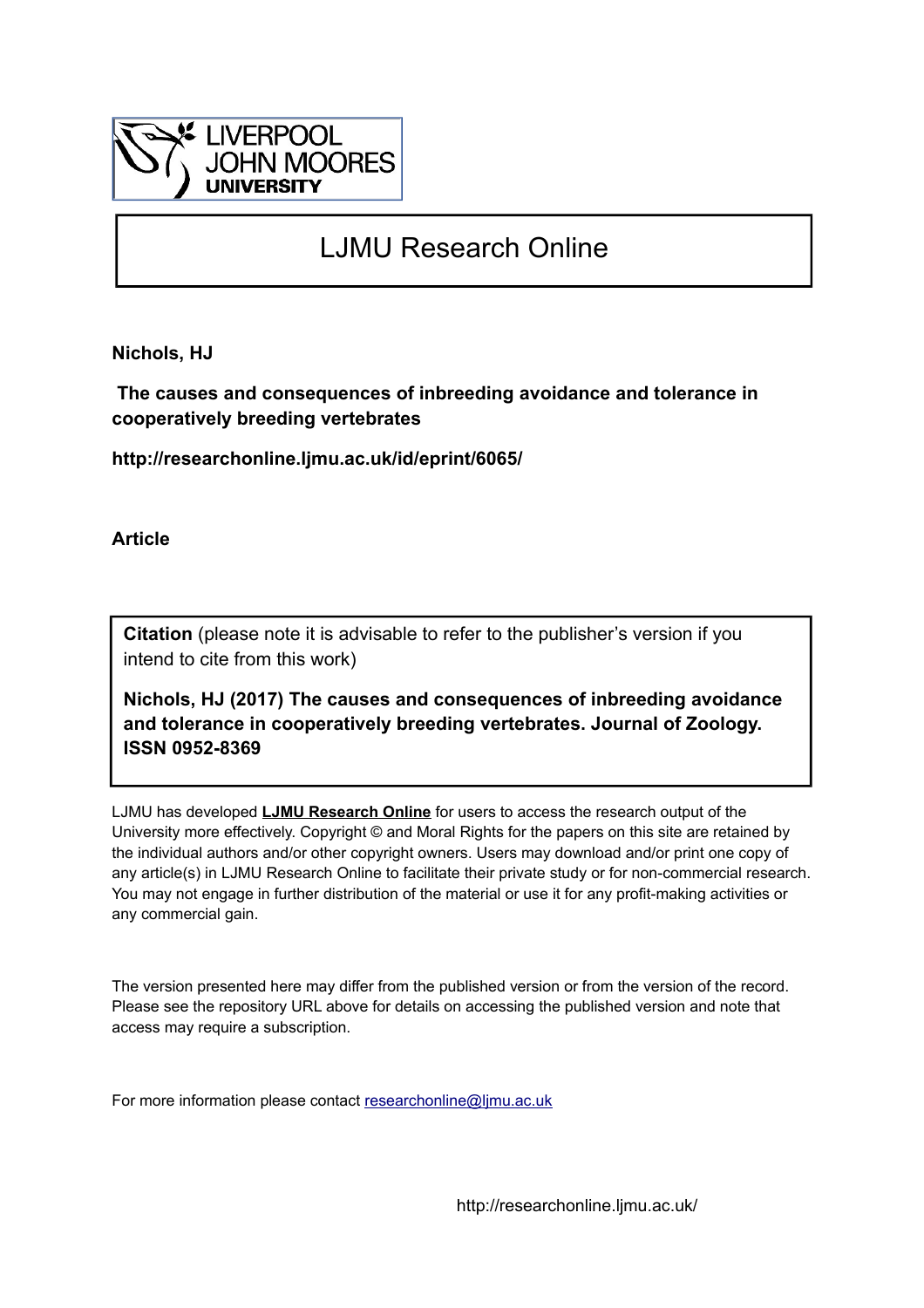# **The causes and consequences of inbreeding avoidance and**

## **tolerance in cooperatively breeding vertebrates**

- Hazel J Nichols
- School of Natural Sciences and Psychology, Liverpool John Moores University, Byrom Street
- Liverpool, L3 3AF
- h.j.nichols@ljmu.ac.uk
- **Short title:** Inbreeding in cooperative breeders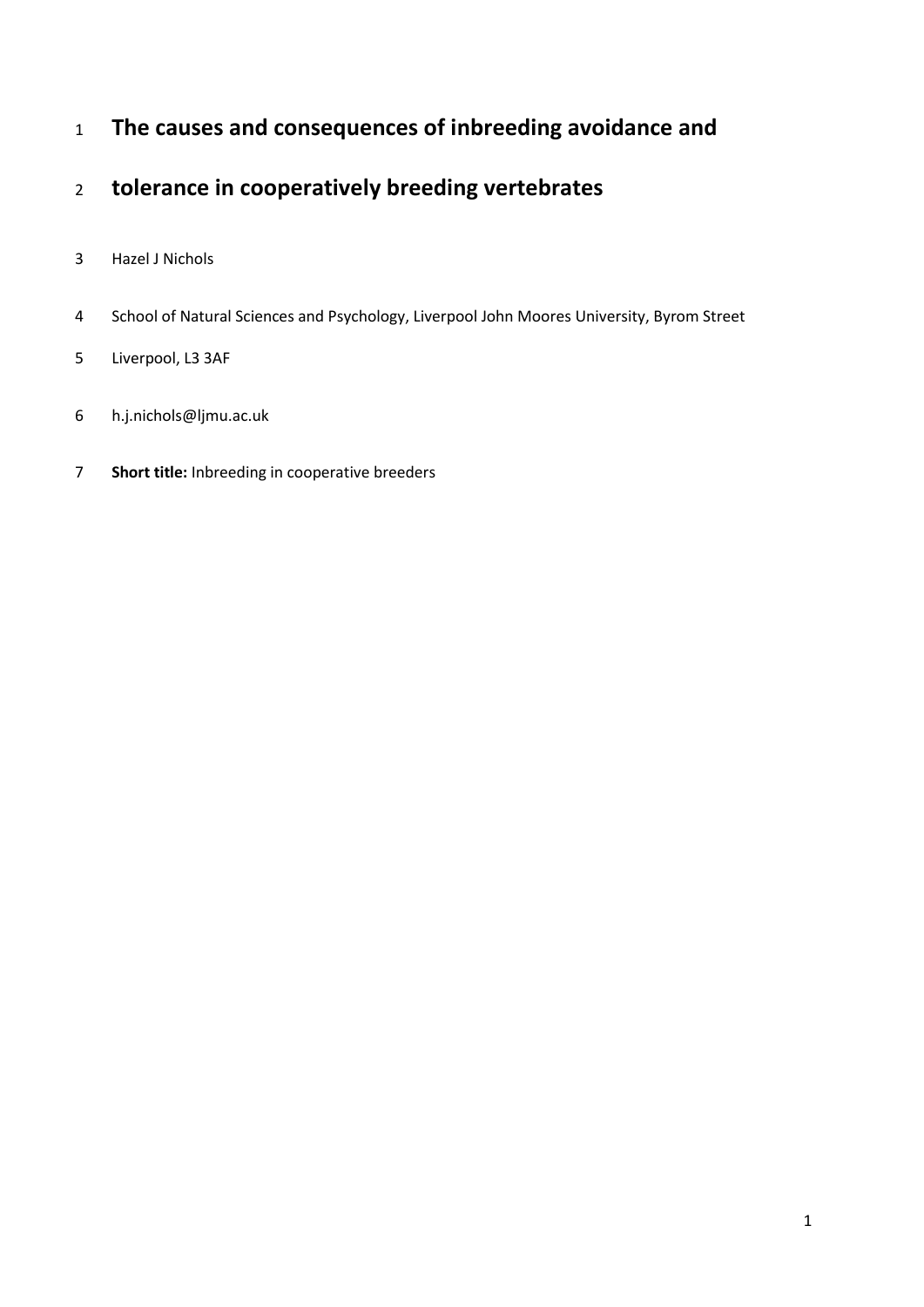#### **Abstract**

 Cooperative breeders provide a particularly interesting scenario for studying inbreeding. Such populations are viscous due to delayed dispersal and short dispersal distances, resulting in the build-up of relatives in the local population. This leads to a high risk of inbreeding, and consequently of inbreeding depression. This has driven the evolution of an array of inbreeding avoidance mechanisms resulting in a relatively low level of close inbreeding in the majority of cooperative breeders. However, there are a number of species where inbreeding occurs relatively frequently. The presence of regular inbreeding (in cases where inbreeding is not a result of recent population declines), suggests that inbreeding tolerance and even preference can evolve under some circumstances. Both inbreeding and inbreeding avoidance mechanisms have enormous downstream fitness consequences for cooperative breeding species. For example, they can influence reproductive dynamics leading to a monopolisation of breeding opportunities by dominant 20 individuals. Inbreeding and its avoidance are also likely to impact on the evolution of cooperative breeding itself through influencing levels of relatedness between potential cooperators. Finally, in some cooperative breeders, a high degree of inbreeding avoidance can be detrimental to population viability, and hence is of particular concern to conservationists. In this review, I discuss these issues in detail and also briefly consider recent advances in the methods available for the study of inbreeding in natural populations. **Key words***:* cooperation, inbreeding, incest, heterozygosity, kin-recognition, relatedness, dispersal, extra-pair paternity

### **Introduction**

 Breeding between close relatives (Box 1) generally entails a fitness cost, known as inbreeding depression (Darwin 1900), and mainly results from the increased homozygosity of recessive deleterious alleles. The detrimental effects of inbreeding are well documented empirically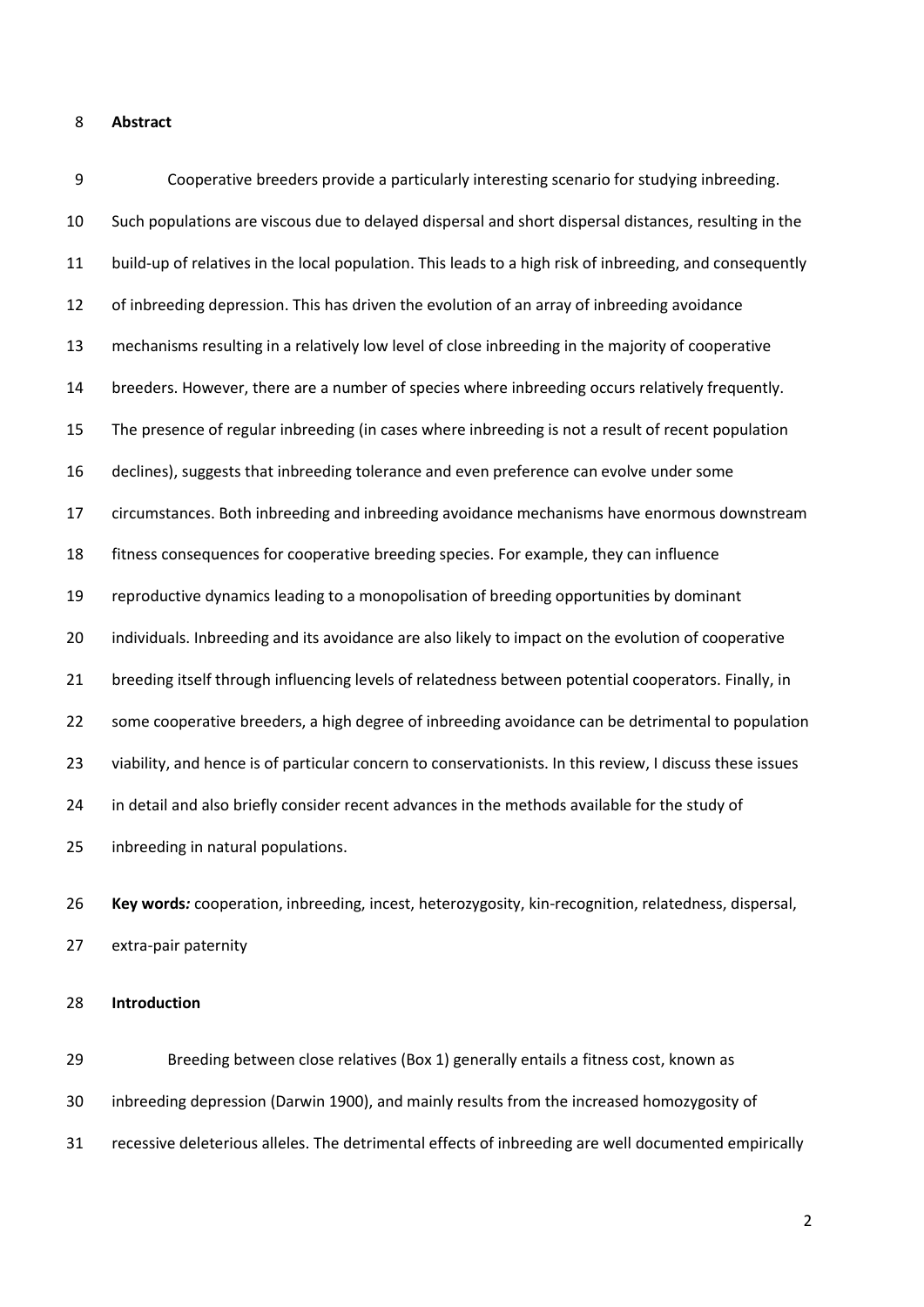under laboratory and captive conditions as well as in the wild (Keller & Waller 2002), and can lead to a substantial reduction in offspring fitness (Charlesworth & Charlesworth 1987, Ralls, Ballou & Templeton 1988). It is consequently not surprising that inbreeding avoidance is widespread in the animal kingdom (Keller & Waller 2002). However, inbreeding avoidance is also associated with costs. Dispersal to find an unrelated mate is commonly associated with increased mortality (Clutton-Brock & Lukas 2012) whereas 'too much' outbreeding can reduce offspring fitness by breaking up adaptive gene clusters (known as outbreeding depression (Bateson 1983, Helgason *et al.* 2008)). Furthermore, theoretical work predicts that inbreeding can have a substantial positive effect on inclusive fitness through increasing the reproductive success of relatives (Dawkins 1979, Lehmann & Perrin 2003, Kokko & Ots 2006) and increasing the benefits of cooperation (Hamilton 1964), implying that even close inbreeding should be tolerated under some circumstances (Kokko & Ots 2006, Thunken *et al.* 2007).

 How these conflicting selection pressures are resolved has long been recognised as a dilemma (reviewed in Szulkin *et al.* (2013)), but the natural history of inbreeding has proved particularly difficult to study. Empirical work on wild populations has often been hampered by the difficulty of obtaining accurate coefficients of inbreeding (Pemberton 2004), and many short-term studies may fail to detect environment-dependent inbreeding depression. Furthermore, studies on populations that have suffered recent declines or habitat fragmentation may lack relevance due to artificially high levels of inbreeding (Jamieson *et al.* 2009). On the other hand, laboratory investigations can fail to replicate natural social or environmental conditions (Pemberton 2008), while theoretical predictions often appear to mismatch empirical evidence (Lehmann & Perrin 2003, Kokko & Ots 2006). Moreover, few attempts have been made to study the interplay between inbreeding and cooperative behaviour. At its most basic level, inbreeding and inbreeding avoidance both affect patterns of relatedness, which can in turn affect the evolution of cooperation (Koenig & Haydock 2004). In addition, the 'quality' of individuals can influence reproductive competition and cooperative behaviours (Heinsohn & Legge 1999, Meagher, Penn & Potts 2000), and this may also be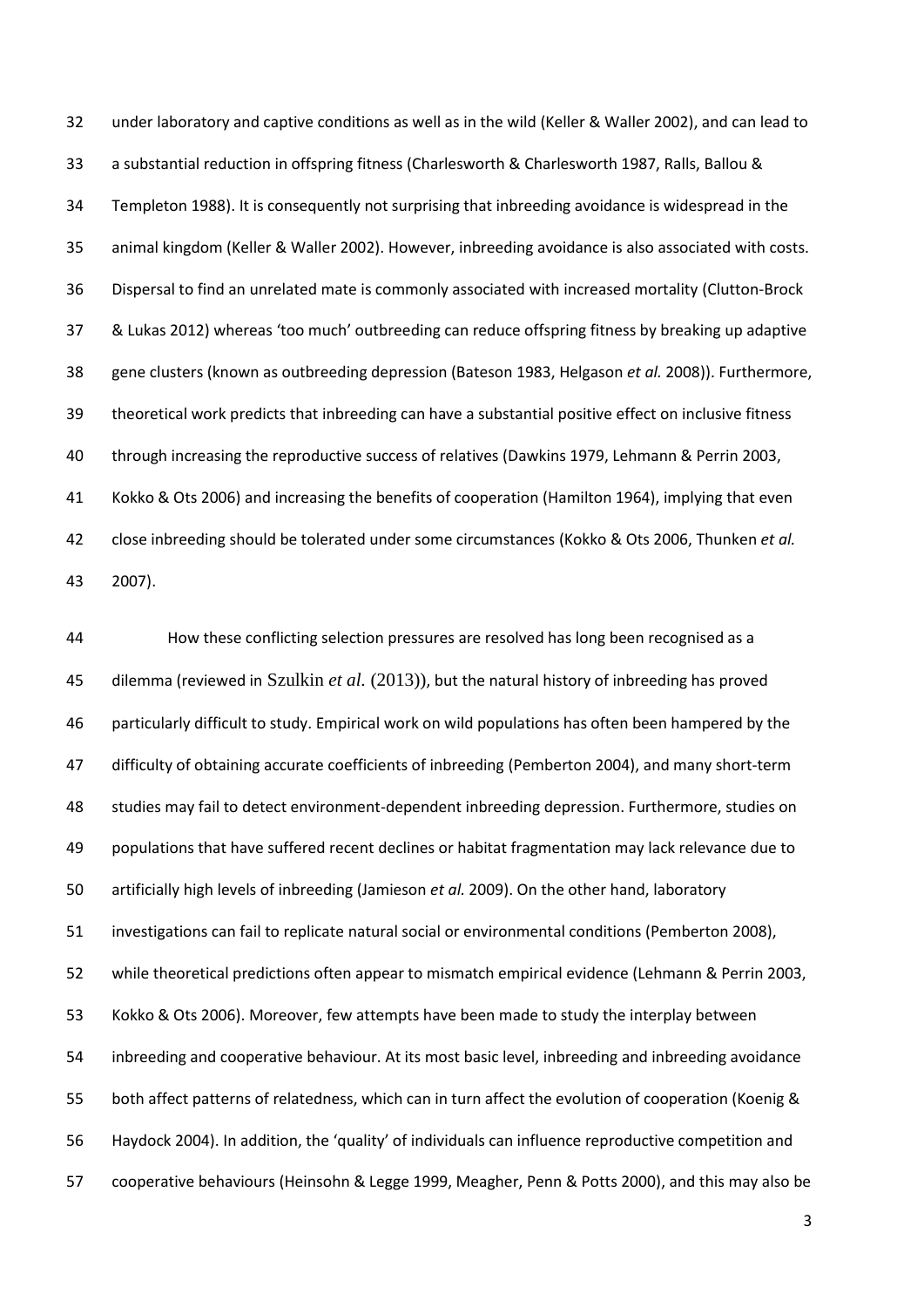influenced by inbreeding (Meagher et al. 2000). Consequently, studies of inbreeding in highly cooperative species are well-placed to provide insights into its effects on the dynamics and evolution of animal social systems.

 Despite the logistical challenges, substantial advances have been made in the field of inbreeding in cooperative breeders since the last major review of Koenig and Haydock (2004). First, although data on many species is still lacking, the growing number of long-term studies of wild populations of cooperative breeders incorporating genetic, behavioural, life-history and environmental data have allowed us to quantify the occurrence and distribution of inbreeding in many more species than previously possible (Koenig & Dickinson 2016). Such studies have also allowed us to investigate the diversity of ways by which inbreeding is avoided, and also to uncover some of the impacts of inbreeding avoidance on individual fitness, dispersal patterns, group structure and relatedness dynamics. Furthermore, methods for studying inbreeding have improved substantially over recent years (Pemberton 2008, Hoffman et al. 2014, Bérénos et al. 2016, Huisman et al. 2016). In particular there have been consistent advances in the genetic methods available to identify inbreeding, and also in our understanding of the caveats of these methods (Pemberton 2008, Szulkin et al. 2010). Such methods therefore provide much promise for expanding our knowledge of the natural history of inbreeding in the wild.

 In this review, I first highlight why inbreeding and inbreeding avoidance are of particular interest in cooperatively breeding species. I then go on to evaluate the prevalence and distribution of inbreeding among cooperative species, before exploring ways through which inbreeding is avoided, and why some species may tolerate frequent inbreeding. Following this, I discuss the consequences of inbreeding avoidance and tolerance for cooperative breeders. Finally, I outline 80 developments in the methods used to study inbreeding and briefly discuss their relative merits.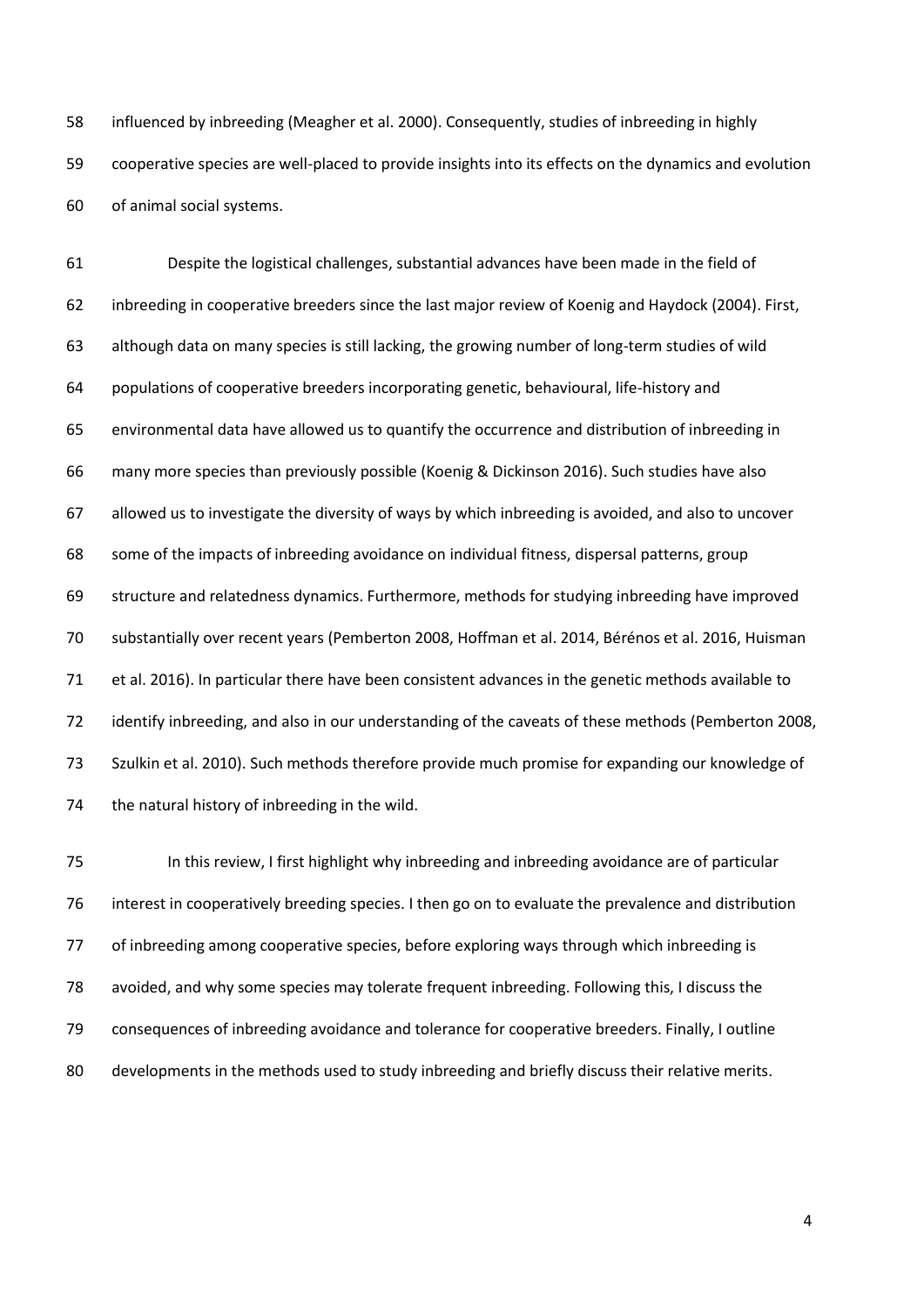**Box 1: Definitions**

**Inbreeding:** mating between individuals with one or more common ancestors.

**Close inbreeding:** mating between first order relatives such as full-siblings or parent and offspring**,** often referred to as incest. Offspring resulting from close inbreeding have an

inbreeding coefficient (*f*) of 0.25.

**Moderate inbreeding:** Mating between second order relatives such as half-siblings, uncle and niece, aunt and nephew, grandparent and grandchild or double first cousins. Here, *f* of offspring is 0.125.

**Distant or weak inbreeding:** Any inbreeding below the second-order relative level. Here, *f* is below 0.125, but above 0.

**Cooperative breeder:** here defined in its broadest sense as species where individuals other than parents care for offspring.

81

## 82 **Why are cooperative breeders particularly interesting for the study of inbreeding?**

 Cooperative breeders present a particularly interesting scenario for studying inbreeding (for definitions see Box 1). Here, dispersal is usually delayed until after sexual maturity, and offspring remain with their parents and help to rear subsequent broods or litters, often consisting of full or half-siblings (Koenig & Dickinson 2004, Russell 2004, Lukas & Clutton-Brock 2012). This leads to a situation where groups often, although not always, consist of close opposite-sex relatives with the potential to inbreed (Koenig & Haydock 2004). Early studies predicted that inbreeding would enhance cooperation through increasing relatedness between group members (Hamilton 1964, Marshall et al. 2002). This premise appeared to be confirmed by findings of a high level of band- sharing in DNA fingerprints within eusocial naked mole-rat *Heterocephalus glaber* colonies, demonstrating close inbreeding in one of the most cooperative vertebrate societies known (Reeve *et*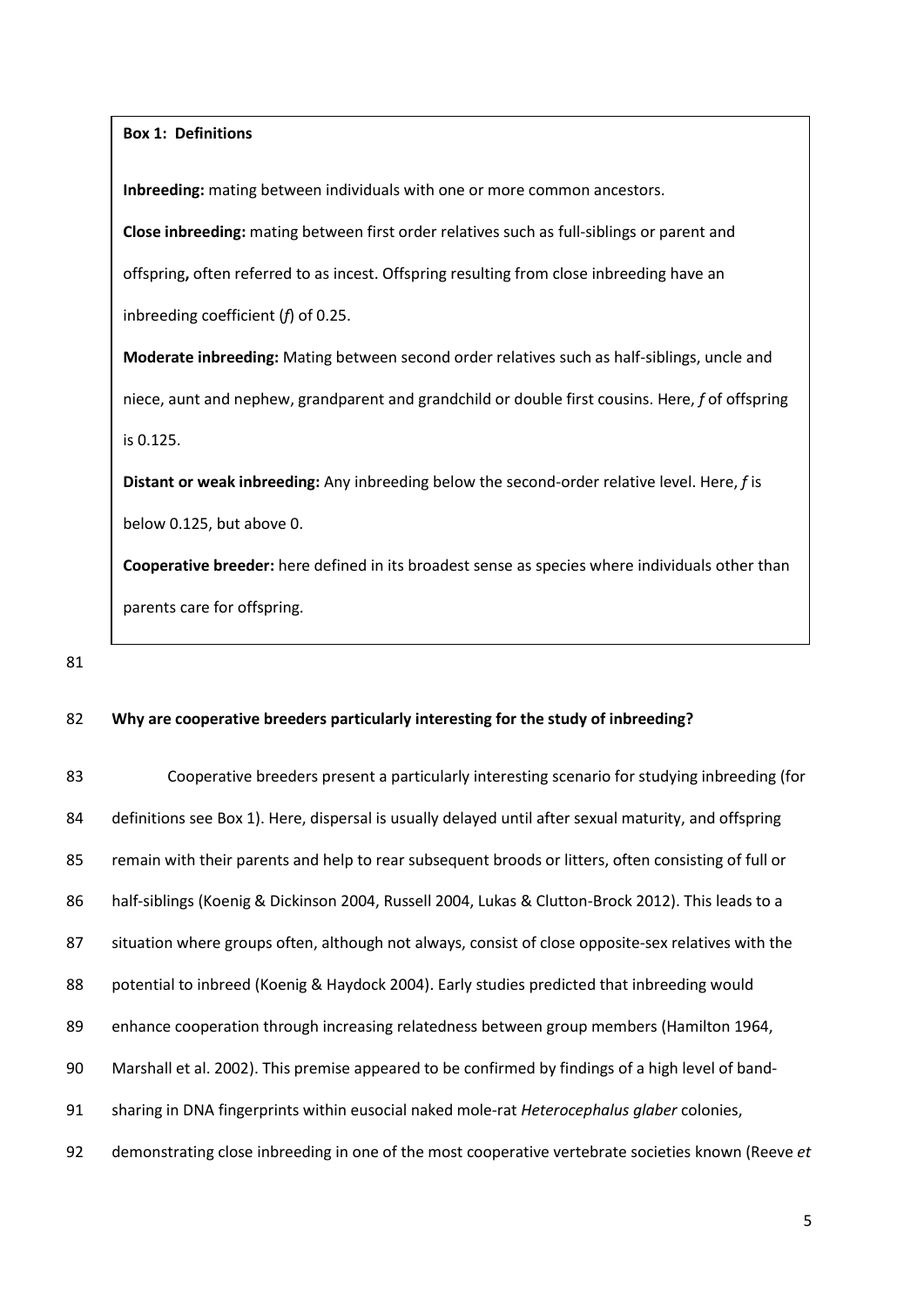*al.* 1990). However, the level of inbreeding in naked mole-rats has since been re-evaluated.

Subsequent studies showed higher dispersal levels than previously thought (Braude 2000,

 Pemberton 2008), evidence of inbreeding avoidance (Ciszek 2000) and inbreeding depression (Ross- Gillespie, O'Riain & Keller 2007), and biases in the original sampling towards a severely bottlenecked population (Ingram *et al.* 2015). In addition, studies of other cooperative breeders, including another eusocial mole-rat *Fukomys damarensis*, have demonstrated that regular inbreeding is not required for the evolution of extreme social complexity, cooperation and reproductive skew (Burland *et al.* 2002, Pemberton 2004).

 Despite opportunities for regular inbreeding in cooperative breeders, close and moderate levels of inbreeding have been shown to be rare within most cooperative species (Koenig & Haydock 2004). As a typical example, in the Florida scrub jay, a socially and genetically monogamous cooperative breeder, only 0.6% of nestlings are the product of close inbreeding (Fitzpatrick & Bowman 2016). A low level of inbreeding across cooperative breeders likely results from a lack of breeding from subordinate helpers, in part due to individual restraint when there are no unrelated group-members to breed with, and partly due to suppression by dominant breeders (O'Riain *et al.* 2000, Koenig & Dickinson 2004, Huisman et al. 2016).

 Within-group inbreeding may be more likely to occur in species where mate-choice is particularly constrained. For example, in the banded mongoose *Mungos mungo* (Figure 1), which 111 lives in large mixed-sex groups with relatively low reproductive skew, the majority of breeding occurs within groups despite the presence of close relatives as potential mates (Nichols et al. 2014). This is likely due to the high cost of seeking mates from outside the social group (Nichols, Cant & Sanderson 2015) and leads to 9% of pups being the product of close inbreeding and 17% of pups being the product of moderate inbreeding (Nichols et al. 2014) (see Box 1 for definitions)). Several other cooperatively breeding vertebrates have been proposed to inbreed regularly, including both birds (pukekos *Porphyrio melanotus* (Craig & Jamieson 1988), green wood hoopoes *Phoeniculus*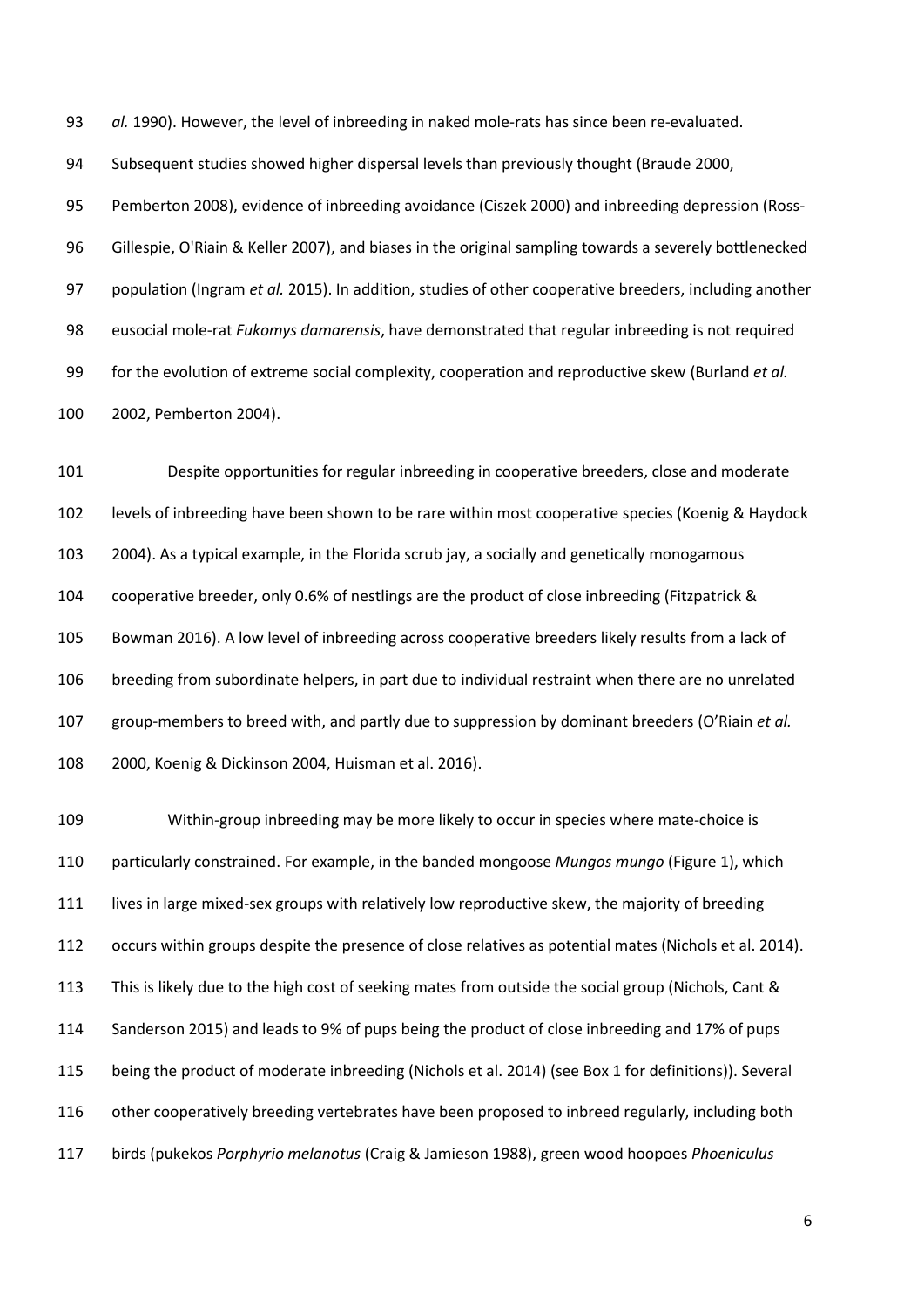*purpureus* (Du Plessis 1992), common moorhens *Gallinula chloropus* (McRae 1996) and Seychelles warblers *Acrocephalus sechellensis* (Richardson, Komdeur & Burke 2004)) and mammals (such as dwarf mongooses *Helogale parvula* (Keane, Creel & Waser 1996) and red wolves *Canis rufus* (Sparkman *et al.* 2012)). However, genetic data is often either unavailable or is not of sufficient quality to accurately quantify inbreeding rate (reviewed in Koenig & Haydock, 2004). Exceptions are the Seychelles warbler and the red wolf, which have microsatellite genotypes available (see Box 2). In the Seychelles warbler, 5% of pairings were likely to be between first order relatives, while in the red wolf, 8% of pairs were close relatives. However, both of these species are endangered and have experienced severe bottlenecks which may have both eroded genetic diversity and constrained mate choice (Richardson et al. 2004, Sparkman et al. 2012), so neither may be representative of wild animal populations.

 The examples of the red wolf and Seychelles warbler highlight the need to interpret the observed inbreeding strategy in the context of historical and current population ecology. In some 131 populations, the encounter rate with opposite sex relatives is a product of the species breeding system and patterns of dispersal. However in others the encounter rate may have been largely skewed by recent changes to population size and connectivity, which results in a higher frequency of inbreeding (Szulkin et al. 2013). Indeed, it is only under stable, long-term environmental selective pressures that behavioural mechanisms of inbreeding tolerance and/or avoidance could have evolved.

 The broadest trend in terms of the distribution of inbreeding within cooperative breeders is that inbreeding appears more common at the population (between-group) level than at the within- group level. For example, inbreeding may occur when an individual immigrates into a group already containing kin with which the disperser is unfamiliar. In meerkats *Suricata suricatta* (Figure 1), which live in large groups of close kin with the occasional unrelated immigrant, almost all inbreeding occurs at the between-group level (Nielsen *et al.* 2012). Similarly, in two species of canids, within-group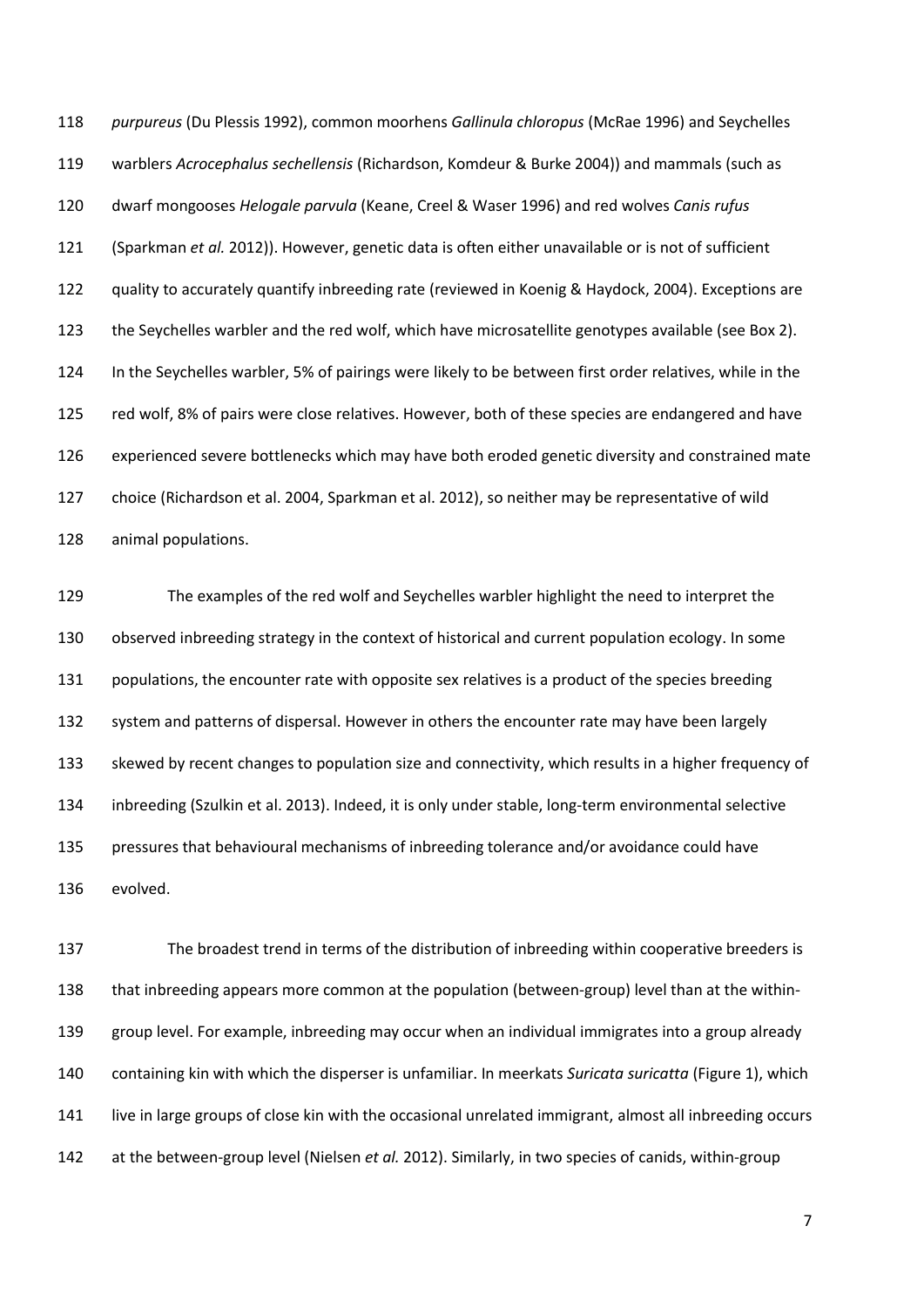inbreeding is avoided, but outside of the natal group, mates were selected independent of relatedness (Geffen *et al.* 2011). Such patterns may occur because the costs of avoiding inbreeding at the population level generally exceed the benefits; avoiding kin would require a sophisticated method of inbreeding avoidance and could result in lost breeding opportunities (Brouwer *et al.* 2011). Also, in a large outbred population, there is unlikely to be strong selection to avoid inbreeding at a population level; in Geffen et al.'s (2011) study, the probability of encountering full siblings as potential mates outside of the natal group was as low as 1%, depending on the population.

#### **Why is inbreeding avoided?**

 The primary cost of inbreeding is inbreeding depression, resulting mainly from an increase in homozygosity which allows for the expression of harmful but recessive alleles (reviewed by Charlesworth and Willis (2009)). Inbreeding depression has been found in the vast majority of species where it has been investigated (reviewed by Pusey and Wolf (1996)) and can manifest in many forms such as reduced growth (Brzeski *et al.* 2014), survival and reproductive success (Liberg *et al.* 2005), and increased susceptibility to disease (Townsend *et al.* 2009). Although inbreeding depression is most severe in pairings between first order relatives, it also occurs to some degree between moderate and distant relatives. In cooperatively breeding meerkats, inbreeding depression was found in a range of early life traits even though close inbreeding was successfully avoided in the population (Nielsen et al. 2012). Furthermore, although inbreeding depression is usually most severe in juveniles, the development of more powerful techniques for detecting inbreeding (**Box 2**) are also resulting in inbreeding depression being found in adults. For example, in (non-cooperative) red deer *Cervus elaphus*, matings between half-siblings resulted in a decline in lifetime breeding success in females by 72% and males by 95% (Huisman et al. 2016). In addition, inbreeding depression can have cross-generational effects, with inbred mothers producing smaller lambs in (non-cooperative) Soay sheep *Ovis aries* (Bérénos et al. 2016) and fawns with lower survival to recruitment in red deer (Huisman et al. 2016).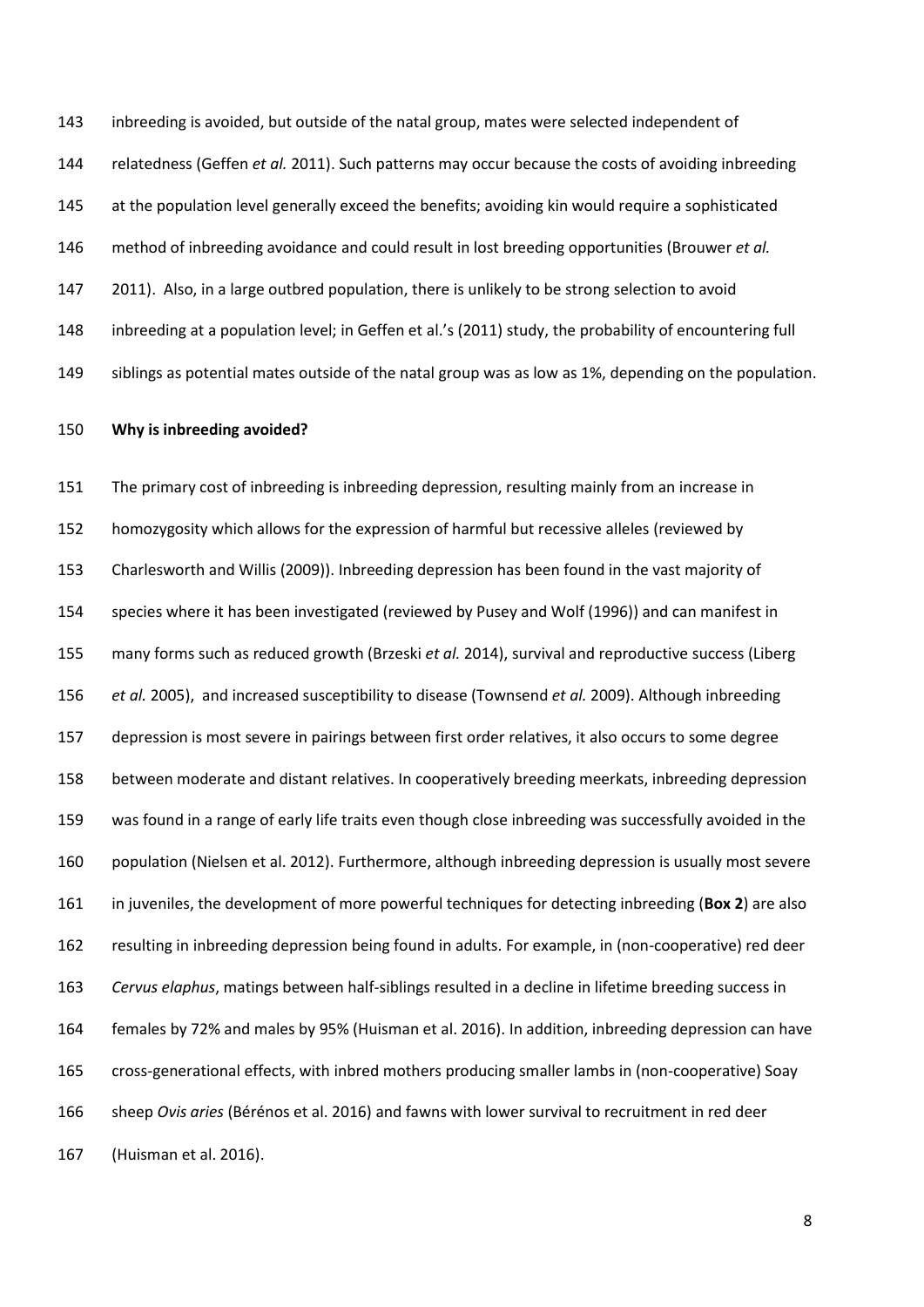#### **How is inbreeding avoided?**

 Despite living and breeding while surrounded by kin, cooperative breeders often avoid close inbreeding. This is accomplished through a wide variety of methods, outlined below. These methods are not mutually exclusive and there is often evidence for a single species avoiding kin as mates in a variety of ways, depending upon the context.

#### *Dispersal*

 Although cooperative breeders typically show delayed dispersal, this does not mean that dispersal is absent; helping is usually a temporary role, and can last for less than one breeding season in some species (Sharp *et al.* 2005). When dispersal does occur, there is often evidence that it is related to inbreeding avoidance. First, dispersal and/or greater dispersal distances are often biased towards one sex, which reduces the encounter rate between opposite sex relatives. It is therefore not surprising that inbreeding avoidance has been proposed as one of the main drivers of dispersal behaviour (Clutton-Brock 1989, Szulkin & Sheldon 2008, Clutton-Brock & Lukas 2012). Second, even when sex-biased dispersal doesn't occur, typical dispersal distances can put dispersers out of the range within which close relatives are found (Cockburn *et al.* 2003, Nelson-Flower *et al.* 2012). Third, inbreeding avoidance may sometimes trigger dominant breeders to give up their breeding position and disperse. For example, if a dominant breeder dies, the remaining dominant may abandon their position if the highest-ranking opposite-sex subordinate is a close relative (Cockburn et al. 2003). However, while inbreeding avoidance may play a part in determining patterns of dispersal, cooperative breeders of either sex generally disperse only short distances (Zack 1990, Riehl & Stern 2015), and in many species, inbreeding avoidance is not the primary determinant of dispersal decisions. For example, in two species of cooperative mongoose, aggressive eviction events occurring almost exclusively whilst dominant females are pregnant indicate that reproductive competition, rather than inbreeding avoidance is the main driver of dispersal, at least among females (Cant *et al.* 2010, Clutton-Brock *et al.* 2010).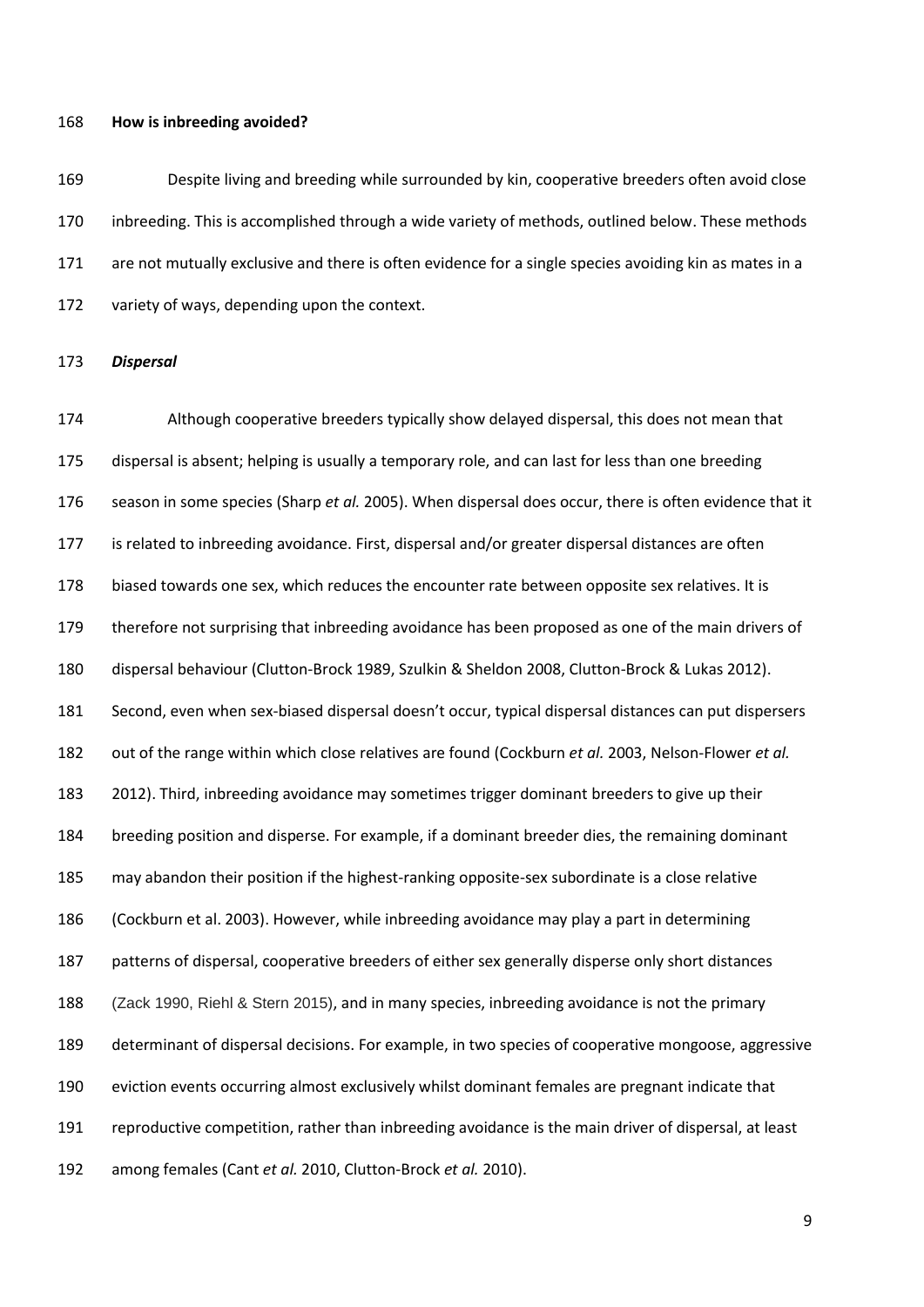One particular type of dispersal that has received limited attention is divorce. Divorce in social monogamous species has been traditionally associated with low breeding success, or movement to a breeding vacancy on a better quality territory (Ens, Safriel & Harris 1993). However, in cooperative breeders, incest avoidance has also been implicated. Aranzamendi *et al.* (2016) found that incest avoidance was the key predictor of divorce in the purple-crowned fairy-wren *Malurus coronatus*, with 64% of incestuous partnerships divorcing shortly after formation, and none lasting over 1 year. Similar patterns have been found in other cooperatively breeding birds, with females that become socially paired with their sons after their partner dies often divorcing their sons but accepting unrelated helpers as mates (Daniels & Walters 2000, Cockburn et al. 2003).

#### *Kin recognition*

 Among cooperative breeders, where populations are viscous and dispersal delayed, selection pressure to evolve mechanisms of inbreeding avoidance other than dispersal is likely to be particularly high (reviewed across birds by Riehl and Stern (2015)). Supporting this idea, a literature search of mating patterns in birds found that almost all cooperative species with pedigree or genetic data showed evidence of inbreeding avoidance via kin discrimination whilst very few singular-pair species did (Jamieson et al. 2009). There are various ways by which kin-recognition may occur, including learning to identify familiar relatives, using simple rules to identify likely kin, and assessing genetic relatedness directly via phenotype matching (Komdeur & Hatchwell 1999). Note that 211 although these mechanisms are often treated as being mutually exclusive, many species may use a 212 combination of mechanisms that are context dependent.

 The degree of association between individuals among group-living species usually co-varies with kinship as social groups usually contain family members. It is therefore often possible for individuals to assess the likely level of relatedness between themselves and other individuals by associative learning through social familiarity (Moore & Ali 1984), a mechanism which appears to be both effective and widespread (Pusey & Wolf 1996). Often there is a critical period in which the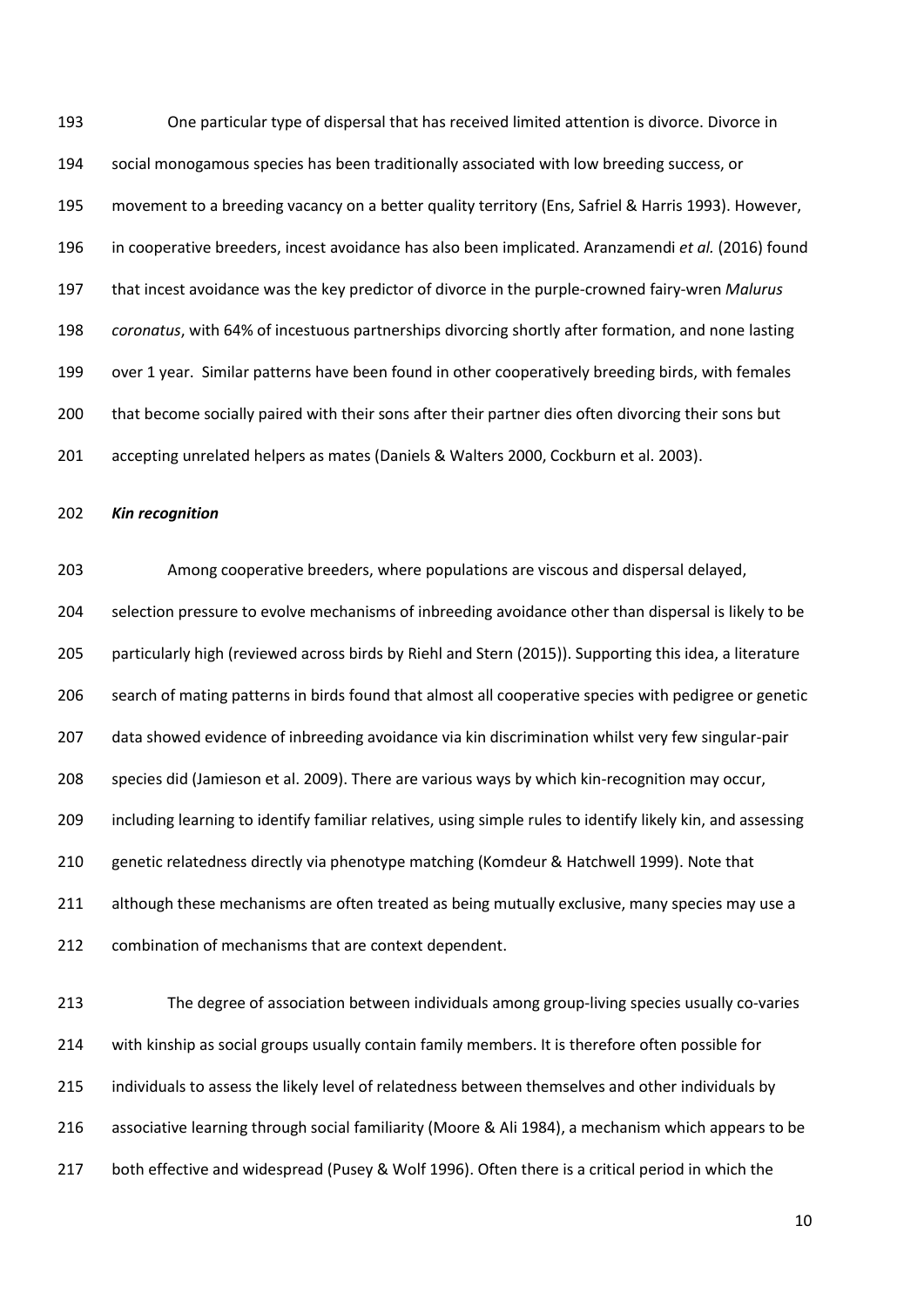learning of relatives takes place, usually during infancy (Kuester, Paul & Arnemann 1994), although continued association with relatives through phenotypic changes is important for kin recognition in some species (Ihle & Forstmeier 2013).

 Among cooperative species, recognising relatives is also likely to be important in directing kin-selected helping behaviour, hence many studies demonstrating evidence of kin recognition come from investigations of helping decisions. Particularly revealing are experiments that have involved manipulating the degree of relatedness between individuals, whilst keeping familiarity constant (and vice versa). In Seychelles warblers and western bluebirds *Sialia mexicana*, cross-fostered offspring 226 from extra-pair matings help at their adoptive parents nest at similar rates to true offspring (Komdeur, Richardson & Burke 2004, Dickinson *et al.* 2016). Here, individuals appear to use familiarity to adults that tended to them prior to fledging as a proxy for relatedness despite relatively high rates of extra pair paternity (Komdeur et al. 2004, Dickinson et al. 2016). Similarly, in the long-tailed tit *Aegithalos caudatus*, Russell and Hatchwell (2001) conducted an experiment where they provided potential helpers with a choice of nests to help at that either contained relatives or non-relatives. In 94% of cases, helpers chose to help at the nests of relatives, demonstrating kin recognition. Further experiments on the same study system showed that learned vocal cues are used as a mechanism for kin-recognition in this species, with nestlings learning and emulating the calls of their close family (Sharp et al. 2005). Indeed, learned vocal cues may provide a reliable indication of relatedness across many bird species (reviewed by Riehl and Stern (2015), McDonald and Wright (2011), Hatchwell (2016)).

 Whilst familiarity is often a good indicator of relatedness, in some societies the use of familiarity alone to identify potential relatives may not be sufficient to avoid inbreeding, for example in species with a high level of extra-group paternity (EGP) or where multiple females contribute to a communal litter or brood. Here, individuals may follow behavioural rules, some of which rely on familiarity and some of which do not. One simple cue to relatedness in relatively viscous populations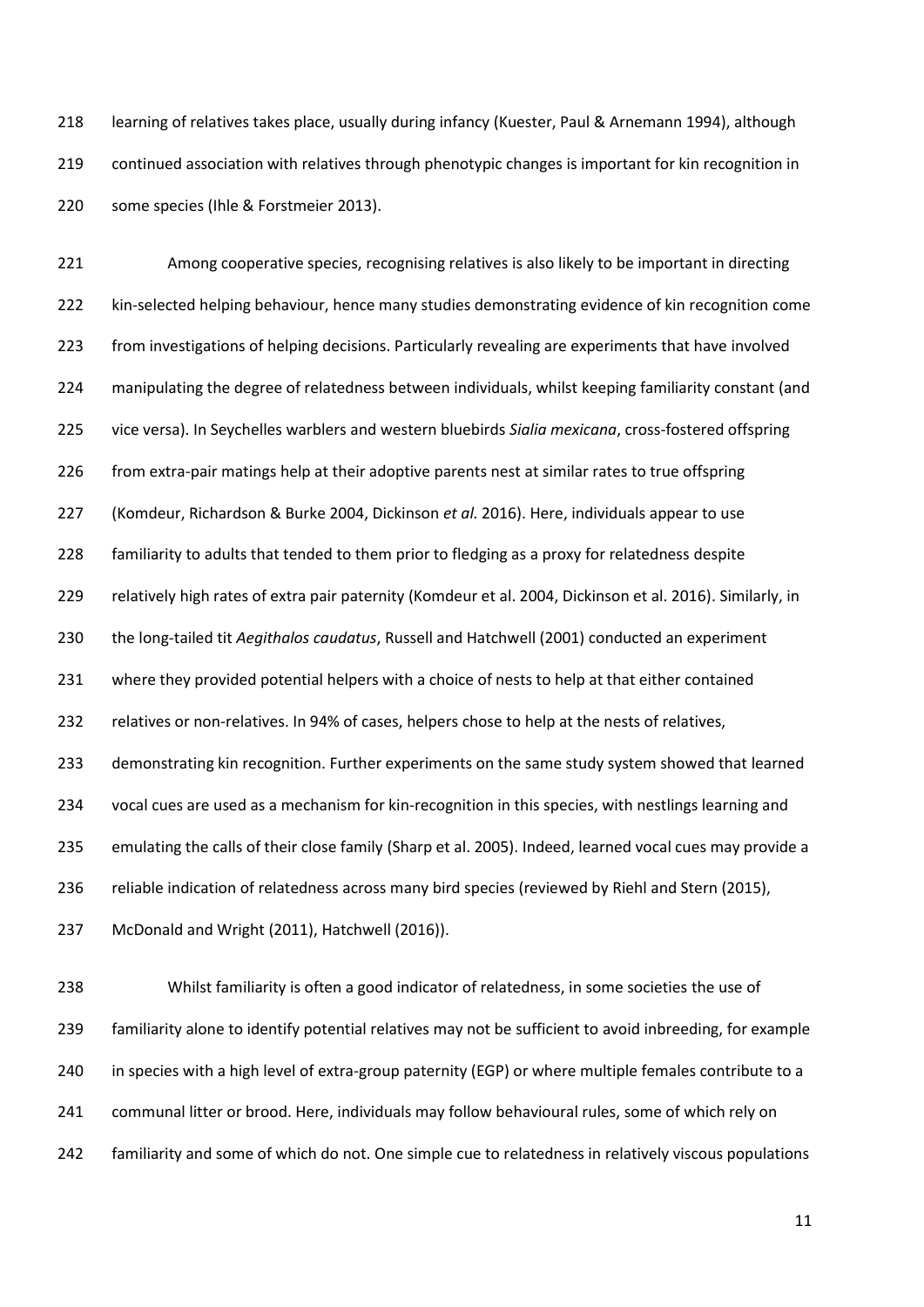is likely to be distance. In red-winged fairywrens *Malurus elegans*, females that have inherited a territory are more likely to seek EGP, or seek EGP from further away than females that have dispersed before breeding (Brouwer et al. 2011). Similarly, superb fairy-wren *Malurus cyaneus*, and pied babbler *Turdoides bicolor* females disperse further from their natal groups than non-natal groups (Cockburn et al. 2003, Nelson-Flower et al. 2012). Other potential rules may include discriminating against particular age groups likely to contain relatives, or based on previous mating experience, for example to avoid daughters of females that males previously mated with (Archie *et al.* 2007). Simple behavioural rules may also explain why individuals of many species refrain from breeding in their natal groups, sometimes regardless of whether or not this group contains unrelated immigrants (Harrison *et al.* 2013a).

 When Koenig and Haydock (2004) reviewed inbreeding in cooperative breeders, there were no convincing cases of kin recognition more sophisticated than rejecting familiar natal group- members as mates. However, since then, evidence has emerged that direct cues to genetic 256 relatedness exist in many species including cooperative breeders and other group-living species (e.g. cooperatively breeding meerkats (Leclaire *et al.* 2013); *Neolamprologus pulcher* cichlids (Le Vin, Mable & Arnold 2010) and bell miners *Manorina melanophrys* (McDonald & Wright 2011); and group-living Belding's ground squirrels *Urocitellus beldingi* (Mateo 2010) and zebrafish *Danio rerio*, (Gerlach & Lysiak 2006)). Such mechanisms are likely to be involved in inbreeding avoidance and can 261 be effective even without environmental and social cues to relatedness. Direct cues may therefore be particularly important in promiscuous species where social cues are of limited use (Hain & Neff 2006), but may also occur in monogamous species where there are benefits. For example, in the nepotistic (but not cooperatively breeding) Siberian jay *Perisoreus infaustus*, dominant breeders vary in their level of aggression towards unfamiliar immigrants depending on their level of genetic relatedness, implying that genetic kin recognition is involved (Griesser *et al.* 2015).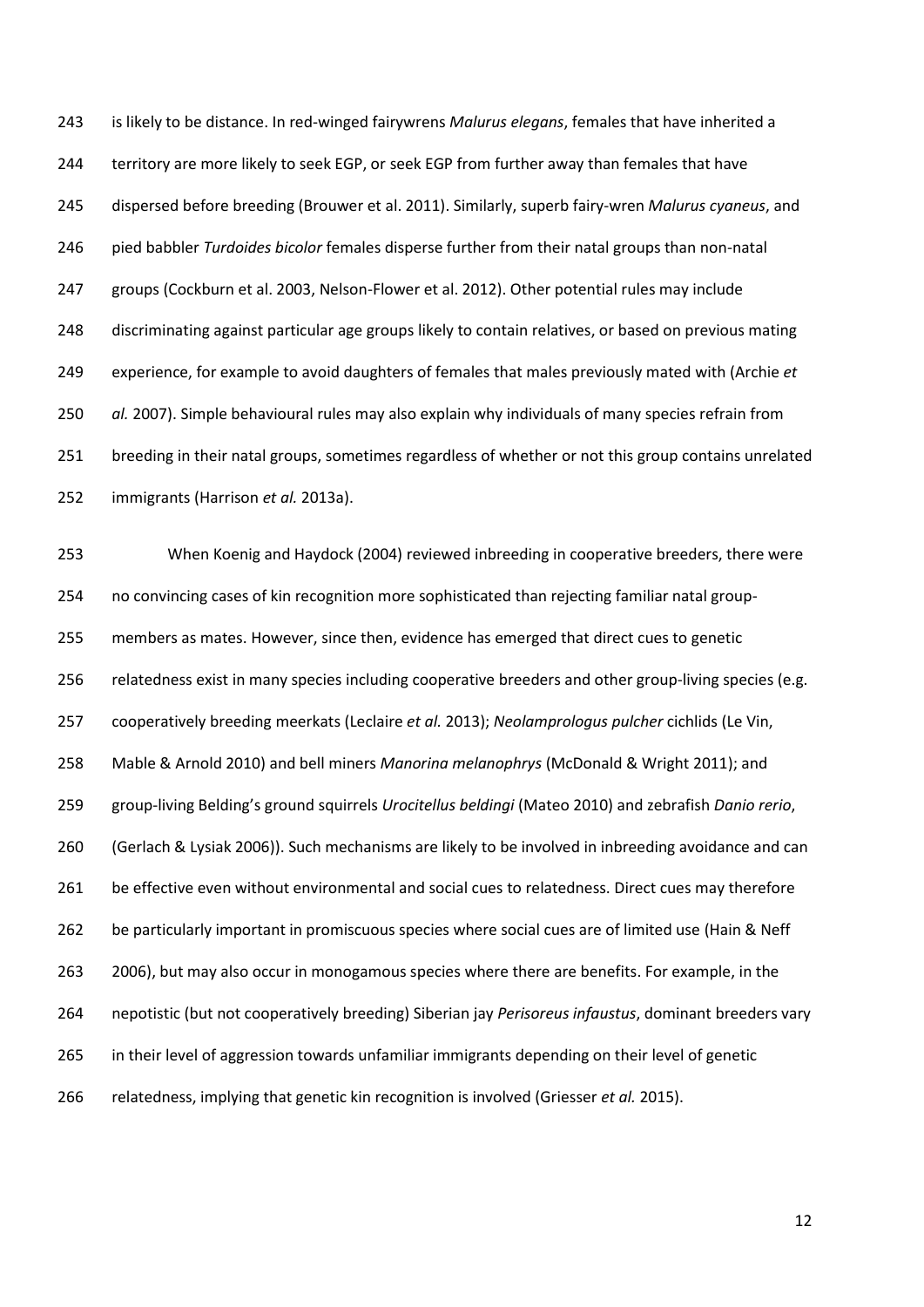Direct cues to relatedness are thought to occur primarily via phenotype matching, which can be either self-referent or referent to their mother or siblings and learned during infancy. In self- referent phenotype matching, individuals recognise their own phenotype and assess other individuals on degree of similarity to themselves. This appears to occur in house mice *Mus musculus domesticus* (Sherborne *et al.* 2007) and bluegill sunfish *Lepomis macrochirus* (Hain & Neff 2006), neither of which are regular cooperative breeders, but both species sometimes rear broods of mixed parentage. It is also possible that 'recognition alleles' exist, as proposed by Hamilton (1964) and extended into the 'green beard effect' by Dawkins (1979), but the existence of such alleles in vertebrates has been very difficult to test and currently lacks direct evidence (Tang-Martinez 2001, Leclaire et al. 2013), but see (Gardner & West 2010).

 In many vertebrates, direct kin-recognition involves the use of chemical cues. For example, in cooperatively breeding meerkats (Leclaire et al. 2013), individuals are able to discriminate between anal gland odours of unfamiliar relatives and non-relatives, while in cooperatively breeding cichlids, individuals associate with others based on chemical cues to relatedness (Le Vin et al. 2010). In humans *Homo sapiens*, body-odour based mate choice has been shown to be associated with both kinship (Weisfeld *et al.* 2003) and genetic diversity (Havlicek & Roberts 2009, Lie, Simmons & Rhodes 2010), particularly at Major Histocompatibility Complex (MHC) loci: genes that are involved 284 in the immune response. The MHC, but not diversity or relatedness at other loci, has also been implicated in mate choice in cooperatively breeding Seychelles warblers. Here, females seek EGP if their social partner has low MHC diversity, which in turn is linked to offspring survival (Brouwer *et al.* 2010). Probably one of the best understood species in terms of chemical cues to relatedness is the house mouse*.* Here, although the MHC may play a part, the primary cue to relatedness appears to come from Major Urinary Proteins (MUPs) which have been shown to strongly influence mating decisions with regards to relatedness (Sherborne et al. 2007). It is possible that MUPs are important 291 in identifying relatives in other cooperative species, however the presence of such proteins across a wide range of vertebrates remains to be tested and other phylogenetic groups may use alternative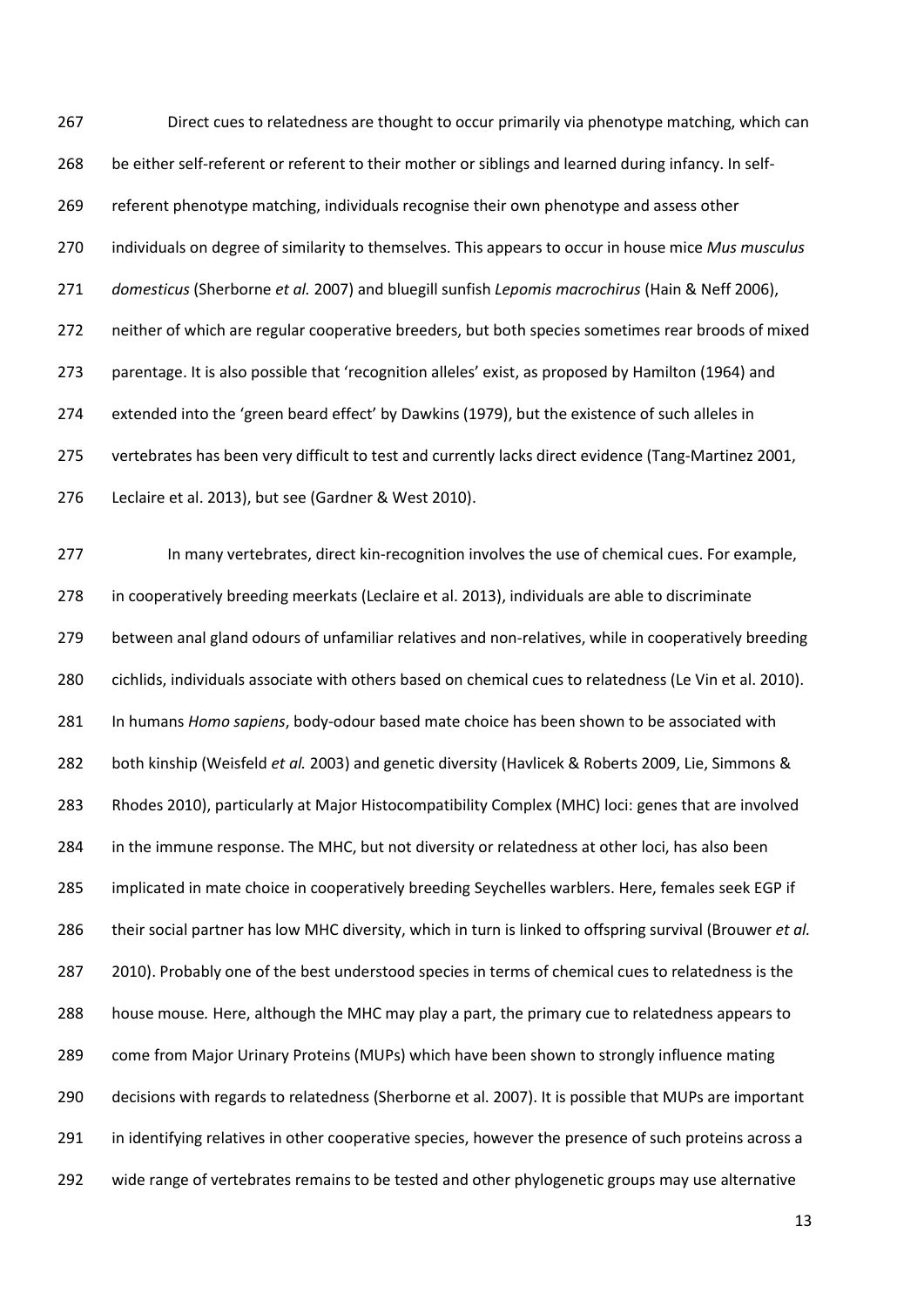methods to discriminate between kin. For example, studies have failed to find evidence of MUPs in two cooperatively breeding mole-rat species (Hagemeyer *et al.* 2011).

 There is also evidence that inbreeding avoidance can occur postmating. Although such mechanisms appear relatively common in invertebrates (Tregenza & Wedell 2002), there is currently little evidence from vertebrates (Brekke *et al.* 2011). However, there are some relatively convincing cases. For example, in wild-derived house mice that were experimentally mated to both siblings and unrelated males, unrelated males sired more offspring (Firman & Simmons 2008). Post-copulatory mechanisms could be important in many cooperative breeding species and is likely to provide a fruitful area of future research. In particular, cooperative species where females mate multiply often show patterns consistent with post-copulatory mechanisms of inbreeding avoidance (see section below on extra-group mating). However in field-based studies, it is difficult to exclude the possibility that copulation frequency between males may vary, or that inbreeding depression may cause some offspring to die prior to birth. Although difficult to investigate, laboratory experiments provide a better opportunity to assess the degree to which such patterns are a result of pre or post copulatory mechanisms.

#### *Extra-group mating*

 Studies of cooperative breeders, and also of socially monogamous but non-cooperative species, have found that extra-pair or extra-group mates are often less related to females than their within-pair mates (Blomqvist *et al.* 2002, Foerster *et al.* 2003, Bishop, O'Ryan & Jarvis 2007, Brouwer et al. 2011), suggesting that extra group paternity (EGP) could be used to avoid inbreeding. In some species, females appear more likely to mate extra-group if their social partner is a relative (meerkats (Leclaire et al. 2013) grey crowned babblers *Pomatostomus temporalis* (Blackmore & Heinsohn 2008), red-backed fairy-wrens *Malurus melanocephalus* (Varian-Ramos & Webster 2012), red- winged fairy-wrens *Malurus elegans* (Brouwer et al. 2011) and purple-crowned fairy-wrens *Malurus coronatus* (Kingma, Hall & Peters 2013)), suggesting that seeking EGP may be an adaptive strategy to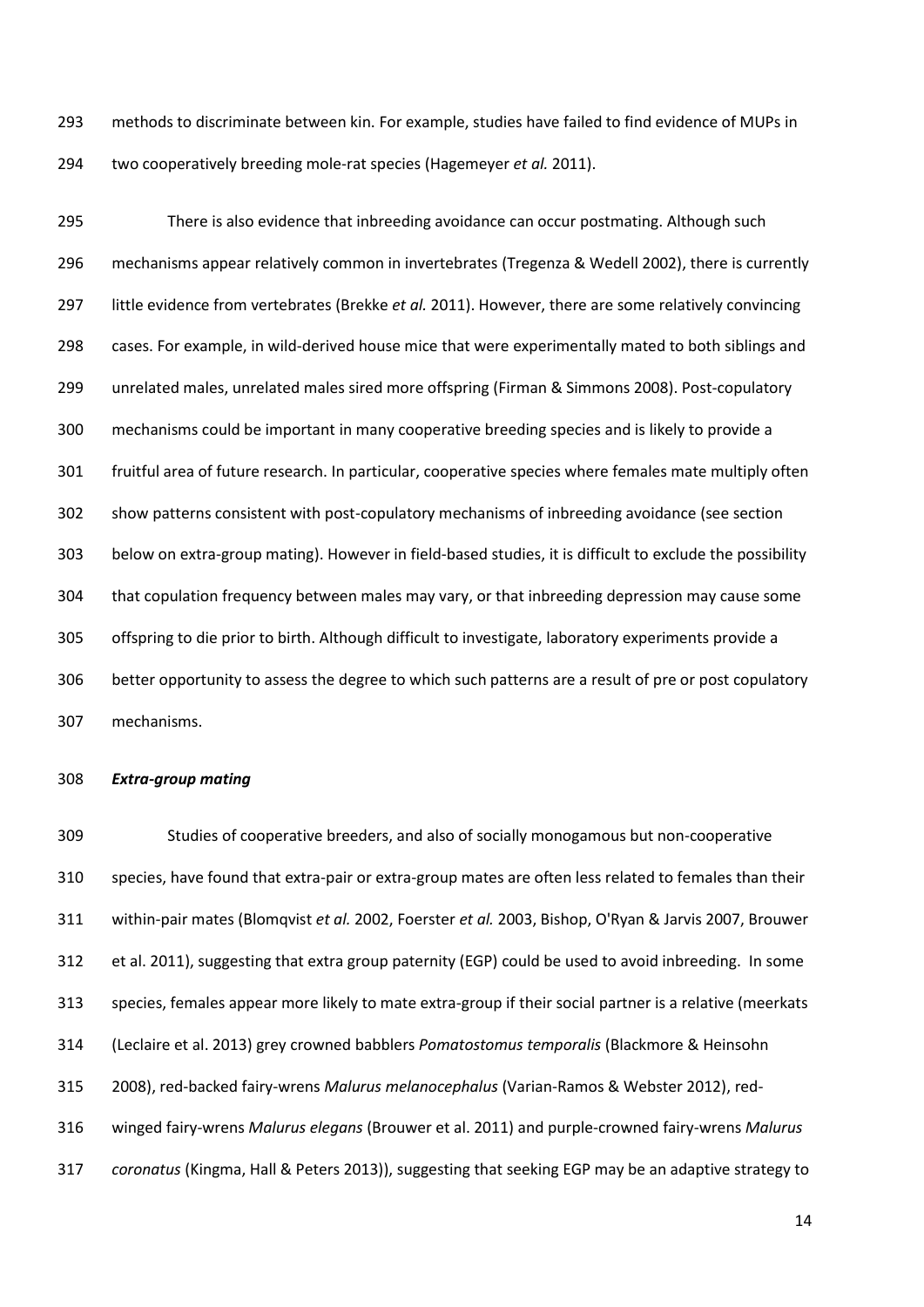avoid inbreeding when there are constraints on social mate choice. This possibility is supported by a recent meta-analysis across birds (Arct, Drobniak & Cichoń 2015), but inbreeding avoidance may be a particularly important factor driving EGP in cooperative breeders, where populations are particularly viscous and so individuals may be restricted in their choice of social partners (Brouwer et al. 2011).

 Note that, whilst there is convincing evidence that EGP is used to avoid inbreeding in some species, the generality of EGP as an inbreeding avoidance strategy has been questioned for several reasons. First, in some species, direct fitness benefits may drive the evolution of EGP, for example the paternity confusion caused by multiple mating may reduce infanticide (reviewed by Lukas and Huchard (2014)). Females may also seek 'good genes' for their offspring and so favour males with particular traits (reviewed by Jennions and Petrie (2000)) and EGP may also occur for non-adaptive reasons such as genetic constraints whereby the alleles associated with extra-pair mating are selected for their positive impact on other traits (Forstmeier *et al.* 2014). Second, in some cooperative breeders, population viscosity may reduce the effectiveness of EGP as a way to avoid inbreeding. In the white-browed sparrow weaver *Plocepasser mahali*, extra-group mates were more closely related to females than their social mates (Harrison *et al.* 2013b). The authors suggest that the presence of relatives in the local population may restrict opportunities for inbreeding avoidance, and instead male-male competition may be driving patterns in EGP in this species. Future meta- analyses, focused on cooperative breeders, will be necessary to properly evaluate the evidence for EGP as a method of inbreeding avoidance and to investigate the factors driving variance in the use of EGP across cooperative breeders.

**Why is inbreeding not always avoided?**

 Given the mechanisms of inbreeding avoidance that animals appear to have at their disposal, 341 it is perhaps surprising that inbreeding occurs at all. However, it is important to recognise that both inbreeding and inbreeding avoidance are likely to have costs, and how these balance against each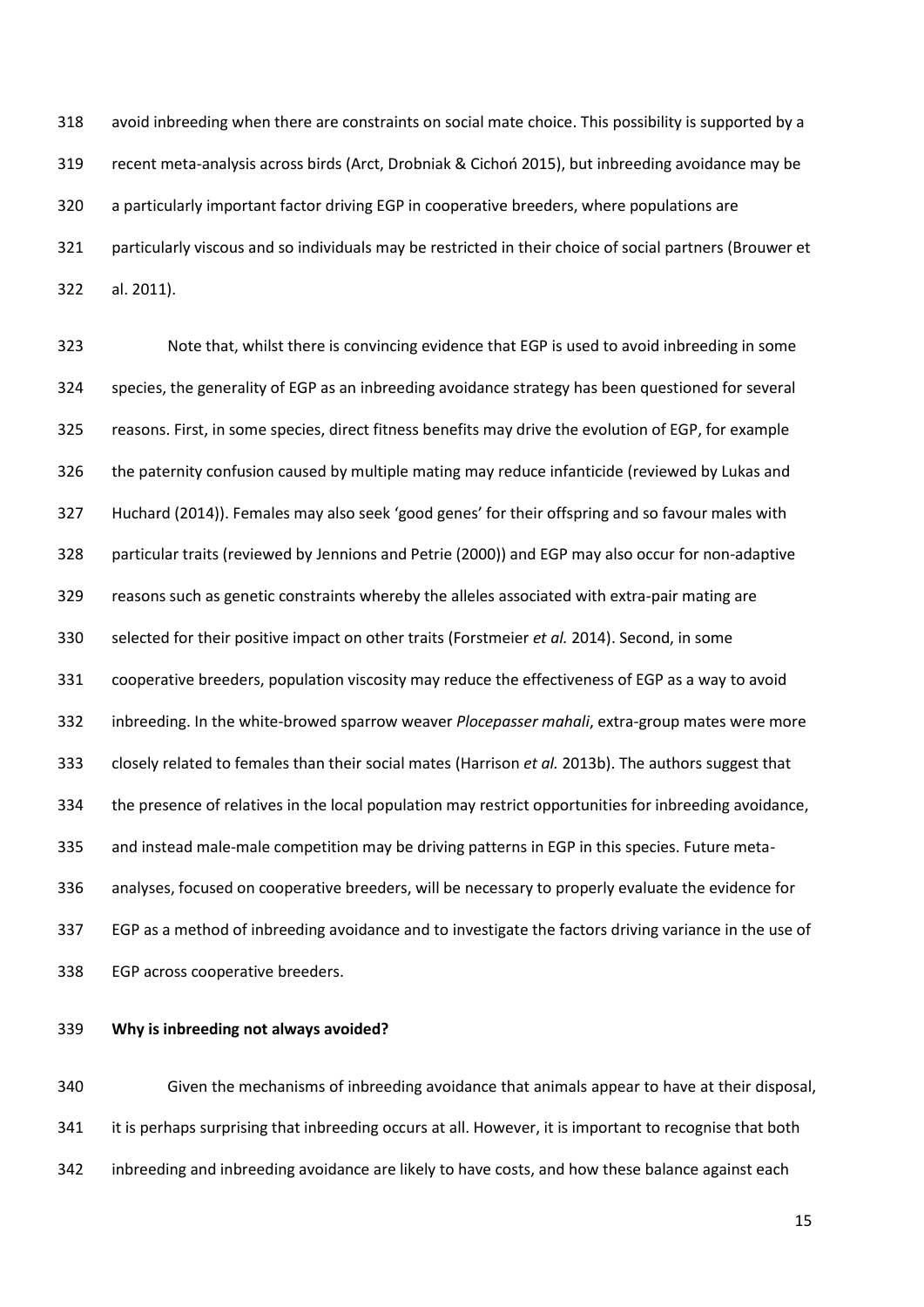other appears to result in substantial variation in inbreeding rates between individuals, populations and species. Furthermore, in some situations constraints against inbreeding avoidance may apply, whilst in others there may be active benefits of inbreeding, although this possibility remains controversial.

 One reason why inbreeding may not be avoided in some populations is that the costs of inbreeding may be particularly low. Inbreeding depression appears to have a strong environmental component, with greater effects under more adverse conditions (Armbruster & Reed 2005). For example, in the Seychelles warbler, females with low genetic heterozygosity (hence are likely to display inbreeding depression) produce offspring with lower survival chances, but only in years where survivorship is poor in the population generally (Brouwer, Komdeur & Richardson 2007). Cross-fostering showed that this is not the result of poor maternal care as survival was unrelated to the foster mother's genetic heterozygosity (Brouwer et al. 2007). Among cooperative breeders, the social environment is likely to have a large impact on offspring fitness. It is therefore feasible that helper contributions to care could to some extent offset the negative impacts of inbreeding depression. Such a relationship has been shown in non-cooperative burying beetles *Nicrophorus vespilloides*, where maternal care increases the survival of inbred offspring to a greater extent than outbred offspring (Pilakouta *et al.* 2015). However, the possibility that helpers buffer the effects of inbreeding depression has rarely been tested in cooperative vertebrates (but see Nielsen et al. (2012)) and is likely to provide a fruitful area of future research.

 In species or populations that have undergone frequent inbreeding in the past, the impact of inbreeding depression may be reduced through so-called 'genetic purging', whereby the increased homozygosity resulting from inbreeding exposes recessive deleterious alleles to natural selection, thereby purging them from the genome (Keller & Waller 2002). Further inbreeding would then cause little or no reduction in fitness. While this possibility has received some support in laboratory experiments (Crnokrak & Barrett 2002), its effect in most wild populations is likely to be relatively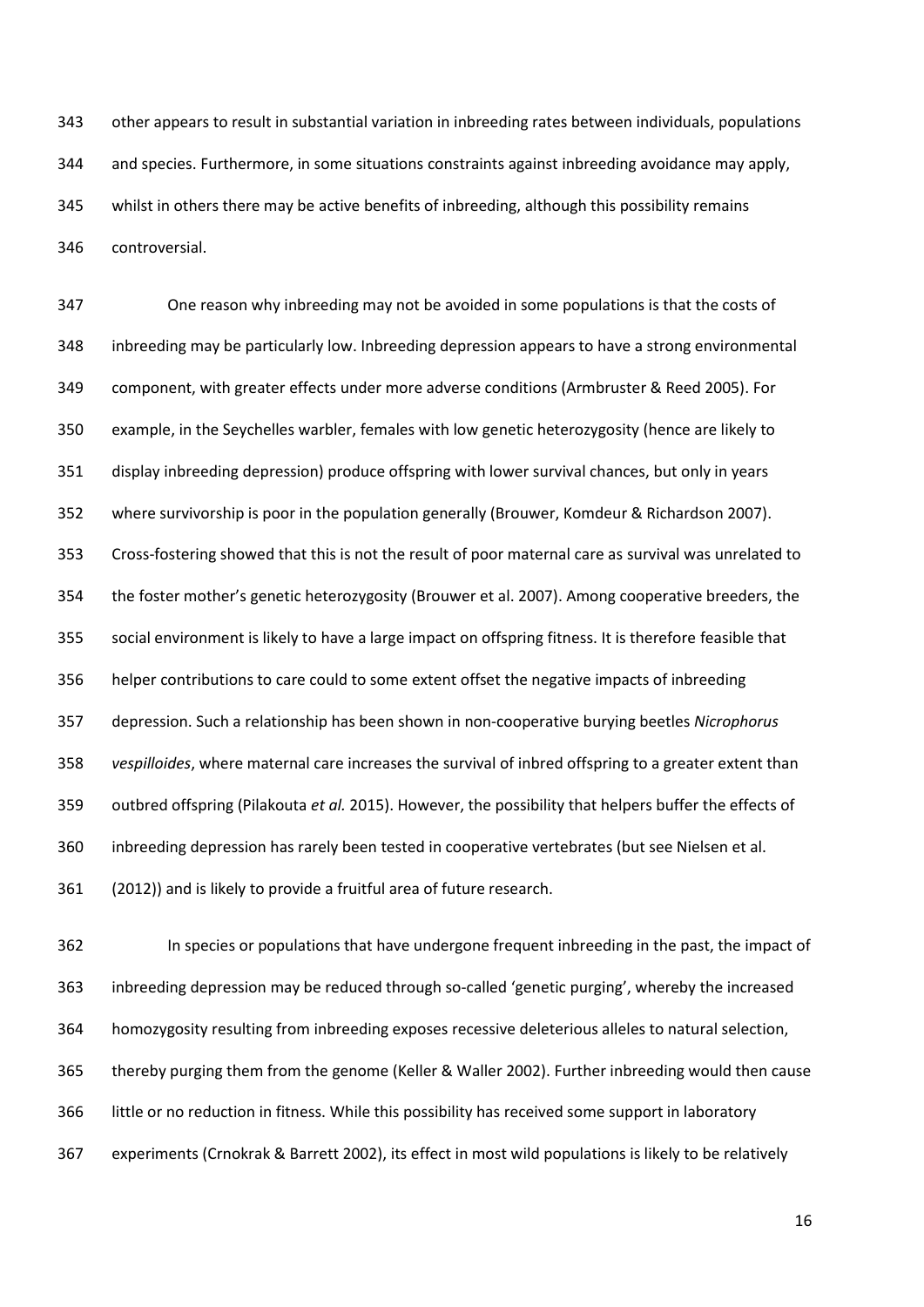minor due to a variety of factors including genetic overdominance, immigration and large population sizes (Keller & Waller 2002, Edmands 2007). So far, there is little evidence of purging in wild cooperatively breeding vertebrates, even in those where inbreeding occurs frequently. For example, there is evidence of inbreeding depression in banded mongooses, which regularly inbreed (Sanderson *et al.* 2015).

 In some species, inbreeding may occur relatively frequently due to constraints on mate choice and dispersal. In the naked mole-rat, dispersal is particularly constrained due to its subterranean desert habitat, where dispersal above ground is extremely hazardous (Bennett & Faulkes 2000). Although outbreeding is preferred and new colonies are formed by large 'disperser' morphs, which breed away from their natal group (Ciszek 2000), close inbreeding may be tolerated in colonies where one or both of the founding breeders have died (Ingram et al. 2015). Here, the costs of abandoning large, successful colonies and dispersing upon breeder death may outweigh the costs of inbreeding. Similarly, in the banded mongoose, the costs of dispersal are high as members of newly founded groups suffer an annual adult mortality rate (0.33) almost three times that of resident groups (0.12) (Cant, Vitikainen & Nichols 2013), whilst the costs of seeking extra-group paternity are high due to aggressive encounters with rival groups which account for the deaths of 20% of pups and 12% of adults (Nichols et al. 2015). Here, individuals often remain and breed in their natal groups for their entire lives which results in an increase in inbreeding levels as groups age (Nichols et al. 2014). This occurs despite the presence of inbreeding depression in pups, suggesting that the costs of inbreeding avoidance sometimes outweigh the benefits in this species (Sanderson et al. 2015).

 One further suggestion for why some species may tolerate inbreeding is that it may confer benefits under some circumstances. First, inbreeding could act to preserve beneficial clusters of co- adapted genes, which could be broken up by breeding with unrelated mates, thereby leading to selection for an optimal level of inbreeding (Bateson 1983). In support of this idea, Helgason et al.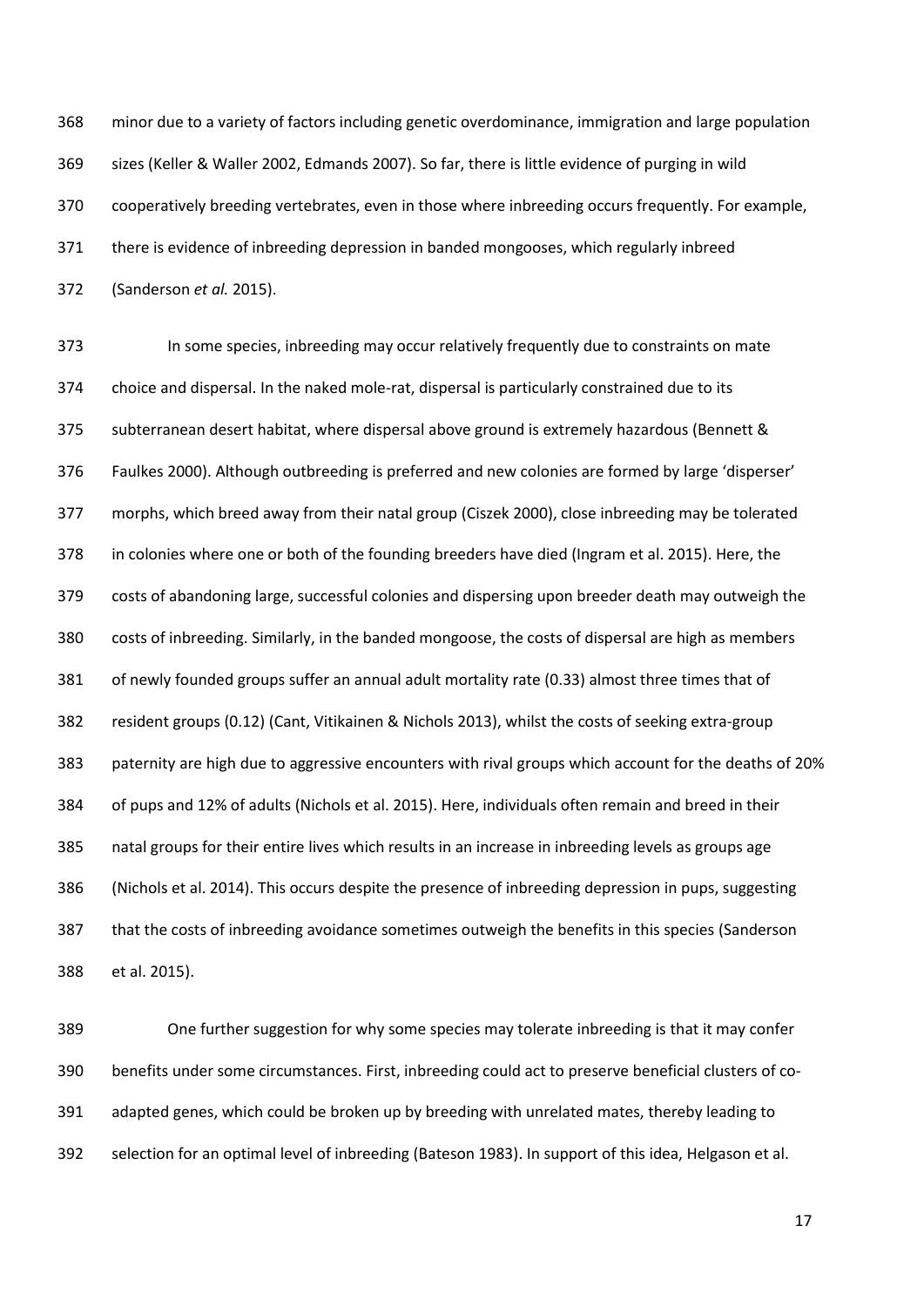(2008) found that the fertility of human couples was highest when they were related at the level of  $3^{rd}$  and 4<sup>th</sup> cousins, although they were not able to explicitly test the mechanism behind this. Second, there may be kin-selected benefits of inbreeding as the offspring of inbred matings are more closely related to their parents due to their inheritance of alleles identical by descent from both parents (Puurtinen 2011, Szulkin et al. 2013). Theoretical work predicts that the net kin-selected benefits of inbreeding will be high when inbreeding depression is low and that such benefits are likely to vary between the sexes and depending on the mating system (Waser, Austad & Keane 1986), potentially creating sexual conflict (Szulkin et al. 2013). Recent extensions to this theoretical work consider simultaneous versus sequential mate choice and relative investment in parental care, and suggest 402 that inbreeding should be tolerated under a wider range of inbreeding depression values than previously thought (Kokko & Ots 2006). Among cooperative breeders, there could be additional benefits of increased relatedness among groups as it may also promote kin-selected helping behaviour, but despite this, the evidence that inbreeding is favoured in either cooperative or non- cooperative vertebrates is scarce (Kokko & Ots 2006). The best evidence comes from a cichlid with biparental care, *Pelvicachromis taeniatus*, where laboratory experiments showed that both sexes prefer mating with unfamiliar close kin over non-kin, and inbred pairs were more cooperative and invested more in their offspring than unrelated parents (Thunken et al. 2007). The source population for the cichlids used in the experiment was relatively small, isolated and had low genetic diversity, 411 presenting the possibility that this population has undergone the purging of deleterious alleles and therefore a reduction of the costs of inbreeding (Langen *et al.* 2011), although this remains to be tested explicitly. A small number of studies have also reported higher relatedness in extra-group mates than within-group mates, which could result from inbreeding preference (Wang & Lu 2011, Harrison et al. 2013b). For example, in cooperative breeding ground tits *Parus humilis*, although social pairs were unrelated, extra-pair mates were relatives (mean r = 0.137) (Wang & Lu 2011). As no evidence of inbreeding depression via reduced offspring weight was found, the authors suggest that inbreeding occurs as a result of the kin-selected benefits of providing relatives with mating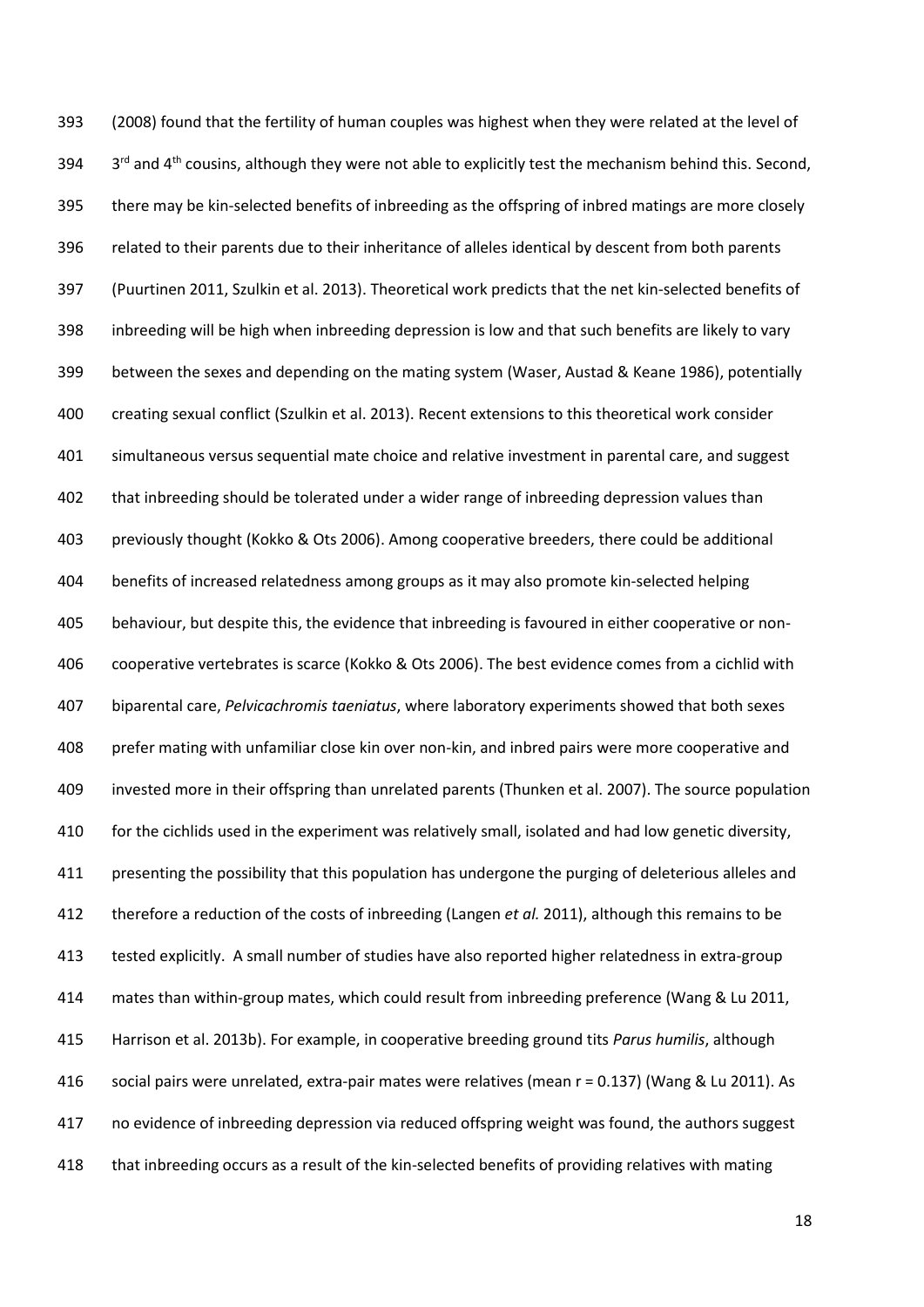opportunities. The authors were able to exclude the possibility that inbreeding occurs due to increased relatedness of local mates, which may explain high relatedness in extra-pair mates of white-browed sparrow weavers (Harrison et al. 2013b).

422 It is possible that the general mismatch between theoretical work, which predicts that inbreeding tolerance will occur relatively commonly (Kokko & Ots 2006, Puurtinen 2011) and empirical work, which rarely finds evidence of inbreeding preference, is due to an underestimation 425 by theorists of the effects of inbreeding depression in the wild. The majority of studies on inbreeding depression measure a selection of early-life traits and few consider lifetime breeding success. Future studies using long-term life-history data combined with powerful techniques to detect inbreeding, such as the large panel of single nucleotide polymorphisms (SNPs) used in Huisman et al. (2016), may reveal higher levels of inbreeding depression than previously thought. Alternatively, conditions favouring low levels of inbreeding tolerance may be common in nature. For example, in cases where 431 the costs of choosing an unrelated mate are high. Also, species in which both sexes invest in offspring approximately equally and fairly substantially, and where mate encounter rate is high, are predicted to have some degree of inbreeding tolerance (Kokko & Ots 2006), and these conditions may occur in some cooperatively breeding species. Another possibility is that mating patterns resulting in regular inbreeding may be relatively common but researchers are reluctant to interpret 436 this as evidence for inbreeding tolerance or preference, perhaps due to a lack of awareness of theoretical predictions (Kokko & Ots 2006). Instead, such mating patters are generally interpreted as occurring due to constraints against inbreeding avoidance (Kokko & Ots 2006, Szulkin et al. 2013). Those conducting studies on inbreeding should therefore consider the possibility that inbreeding may be preferred under some circumstances. Further work is necessary to shed light on the mismatch between theoretical and empirical studies of inbreeding tolerance, and should include both of these types of approach.

### **The consequences of inbreeding tolerance and avoidance**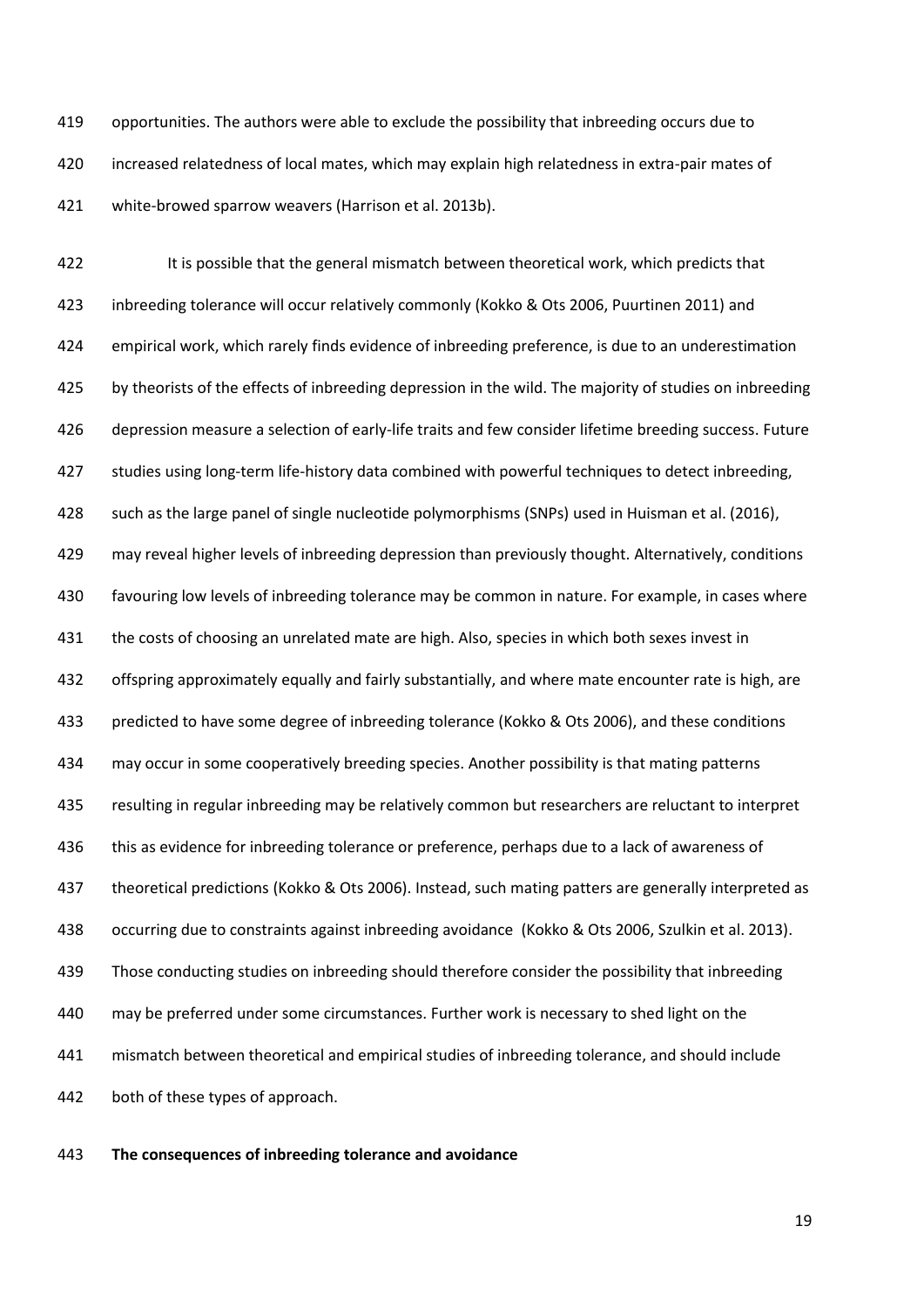Many behavioural strategies have evolved to avoid the negative consequences of inbreeding, including dispersal (Koenig, Haydock & Stanback 1998, Griffin *et al.* 2003), reproductive restraint (Cooney & Bennett 2000, Clutton-Brock *et al.* 2001b), the immigration of non-relatives (Koenig et al. 1998) and extra-group copulations (Brouwer et al. 2011). All of these behaviours in turn feed back into group and population structure, influencing the dynamics of the population as a whole (Nichols et al. 2012).

 One of the defining characteristics of cooperative breeding systems is the presence of subordinate helpers that rarely (if ever) breed but instead help to rear the offspring of others. Originally, it was thought that the primary reason for the lack of breeding among subordinates is due to reproductive suppression from dominant breeders (Emlen 1982), and many theoretical models of reproductive skew are based on this assumption (reviewed in Hager and Jones (2009)). However, reproductive skew can also be increased via inbreeding avoidance. For example, in Damaraland mole-rats *Fukomys damarensis*, colonies contain only one female breeder and subordinate females are usually her daughters. Subordinates usually show little or no signs of reproductive behaviour, however when unrelated males are experimentally introduced to a colony, subordinate females show physiological and behavioural signs of sexual activity and often breed with the introduced male (Cooney & Bennett 2000). Subordinate restraint based on inbreeding avoidance may be particularly likely to be found in species where extra-group mating is difficult (Koenig & Haydock 2004), as is likely to be the case in mole-rats, which live in subterranean burrows and rarely venture above ground (Bennett & Faulkes 2000). Similar patterns have been shown in other species, and a large body of evidence now exists to demonstrate the importance of inbreeding avoidance in determining reproductive skew (reviewed in Koenig and Haydock (2004)). Nevertheless, inbreeding avoidance is still rarely considered in theoretical models of reproductive skew (reviewed in Hager and Jones (2009)).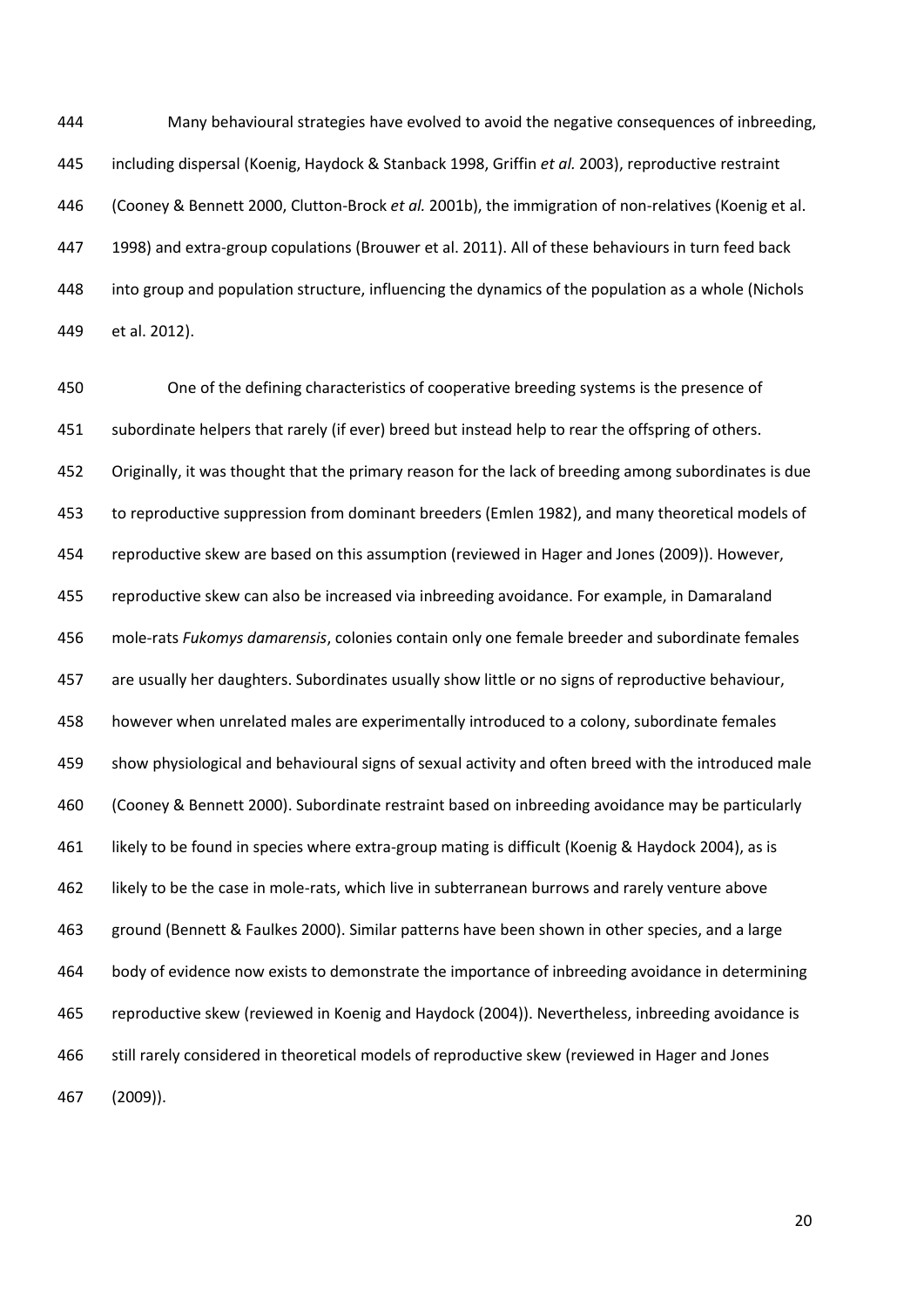Inbreeding avoidance via female promiscuity is likely to impact on helping behaviour. Unless the extra-pair or extra-group male is related to the within-group male breeder, EGP will likely reduce 470 relatedness between group-members and hence may have a negative impact on helping effort. 471 Although this possibility has not been tested directly, it has been shown that even fine-scale differences in relatedness to the brood can impact on helping rates (e.g. bell miners *Manorina melanophrys* (Wright *et al.* 2009)). In Seychelles warblers, helping behaviour has been linked to EGP as female helpers use the presence of their mother but not their social fathers (i.e. the dominant male present on the territory where they hatched) as a cue to help, as the high level of EGP means that the social father may well not be a relative (Komdeur et al. 2004). This may result in a reduction or absence of helping behaviour if the female breeder on a territory dies, regardless of whether or not the genetic father is still present.

 Although relatedness to young does not always impact on individual decisions of whether to provide help (Clutton-Brock *et al.* 2001a), comparative studies across birds and mammals find that relatedness between group members is important in the evolution of cooperative breeding (Griffin & West 2003). It is therefore likely that the method of inbreeding avoidance that a species uses directly influences whether or not that species evolves cooperative breeding, via its influence on relatedness. In species where subordinates avoid inbreeding by restraint, reproductive skew is likely 485 to be high and monogamy may be the most likely mating system. Phylogenetic analyses have indeed shown that monogamy promotes the evolution of cooperative breeding through increasing within- group relatedness (Cornwallis *et al.* 2010, Lukas & Clutton-Brock 2012). Conversely, inbreeding avoidance via promiscuity reduces within-group relatedness and is therefore likely to lead to the loss of cooperative breeding over evolutionary time (Cornwallis et al. 2010, Lukas & Clutton-Brock 2012). Inbreeding may have additional impacts on helping behaviour besides influencing

relatedness within groups. Those studying helping behaviour have often remarked on the high level

of individual differences in contributions to cooperative activities (Bergmüller, Schürch & Hamilton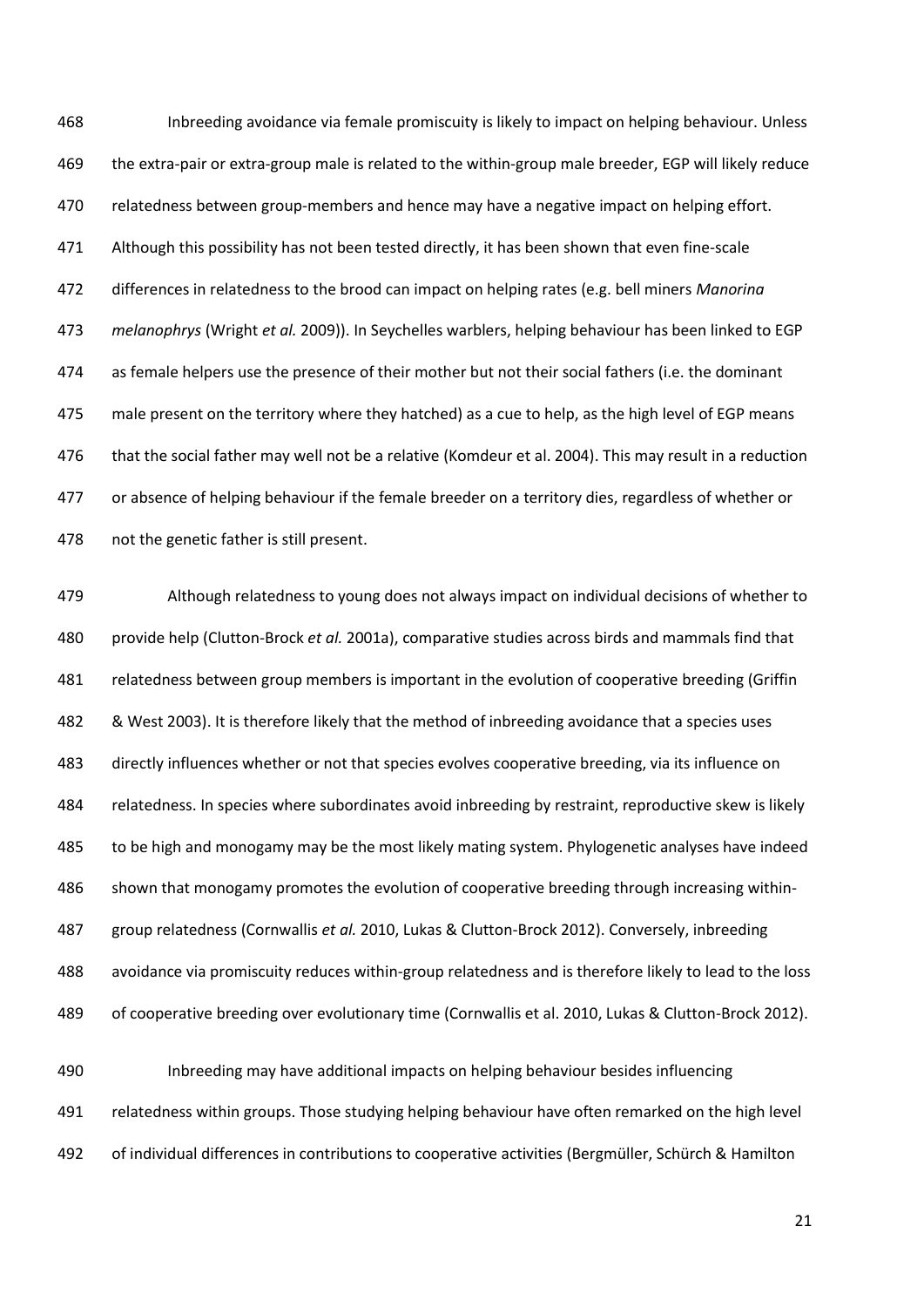2010, English, Nakagawa & Clutton-Brock 2010). Some of these differences can be explained by differences in the relative costs and benefits of helping which co-varies with factors including (but not limited to) age, sex and condition as well as relatedness (reviewed in (Heinsohn & Legge 1999, Russell 2004). However, much variation in helping effort remains unexplained. It is possible that inbreeding may play a part; if inbred individuals are of lower quality than outbred individuals, inbreeding may lead to a reduction in propensity to help. Alternatively, inbred individuals may be poor competitors over reproductive opportunities, and may therefore increase their input into help thus gaining indirect fitness benefits. Although these possibilities have not been tested explicitly (but see tentative evidence from Nielsen (2013)), studies have shown that inbreeding depression impacts on body condition (Keller & Waller 2002), and condition in turn influences cooperation (Clutton- Brock *et al.* 2002, van de Crommenacker, Komdeur & Richardson 2011), therefore providing a plausible mechanism for inbreeding effects.

 Finally, both inbreeding and inbreeding avoidance in cooperatively breeding species are likely to have implications for population growth and viability, and therefore may be of particular interest in species of conservation concern. Anthropogenic habitat fragmentation often constrains dispersal and hence can lead to increased levels of inbreeding and inbreeding depression (Edmands 2007). In this situation, conservationists may attempt 'genetic rescue' whereby unrelated individuals are introduced from another population, an approach that has proved to be successful for several species (Edmands 2007). Such translocations also risk inducing outbreeding depression if the population exhibits some degree of local adaptation, however the costs of inbreeding are likely to outweigh the risk of outbreeding depression in the majority of cases.

 The effects of inbreeding and outbreeding are likely to be important in the conservation management of all species, but cooperative breeders require additional consideration. For example, when making predictions about population viability, conservationists often make the assumption of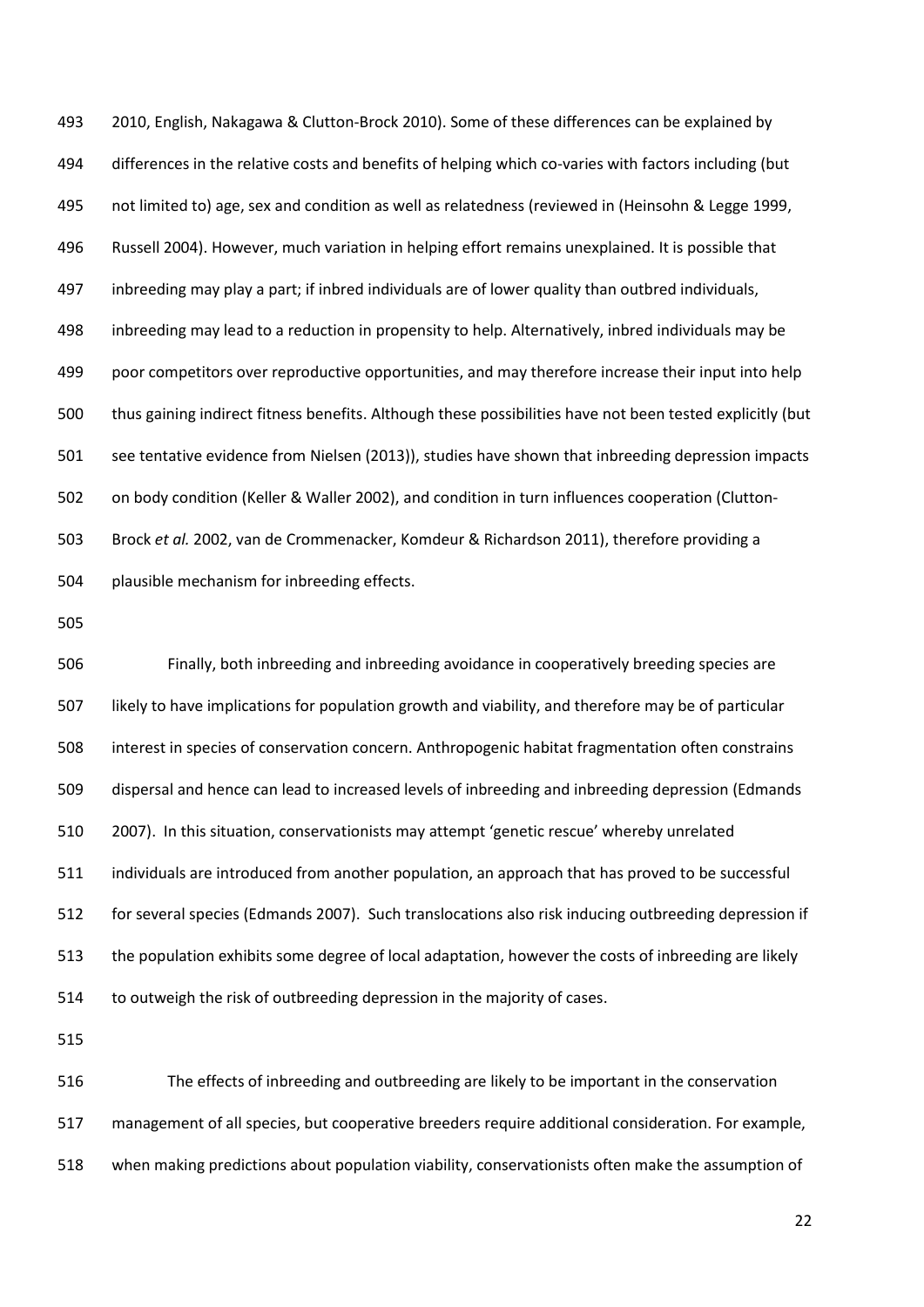random mating, however the assumption is unlikely to be valid in species with additional kin recognition mechanisms, such as occurs in many cooperative breeders (Jamieson et al. 2009). Here, inbreeding avoidance can reduce opportunities for breeding and so can lead to substantial population declines by lowering the effective population size. For example, in a reintroduced population of ~220 African wild dogs *Lycaon pictus*, inbreeding avoidance mechanisms have been projected to massively increase population extinction risk from just 1.6 % over 100 years to certain extinction within 19 - 63 years (Becker *et al.* 2012). In the acorn woodpecker *Melanerpes formicivorus*, inbreeding avoidance means that breeding vacancies that arise after the death of a dominant often remain unfilled, leading to a reduction in the reproductive potential by 9-12%, representing a ~2% annual decline in population growth (Koenig, Stanback & Haydock 1999). In such species, it may be worth considering employing additional measures to increase encounter rate with unrelated individuals such as increasing habitat connectivity or, where this is not possible, moving dispersers between populations.

## **Conclusion**

 Although the issue of inbreeding has been a subject of great historical interest, we have achieved a much better understanding of its extent, consequences, and the mechanisms by which it acts in the last 13 years. In particular, cooperative breeding systems evolve and are shaped by many factors linked to inbreeding such as relatedness and population dynamics. Consequently, not only are cooperative breeders particularly tractable systems for many remaining questions in the study of inbreeding more generally, but they also present many unique questions and challenges that will lead to a much better understanding of the link between genetic and social attributes of a population. Finally, the information gained from such studies will be important not only from an academic perspective, but also promises to inform conservation programmes for cooperative species.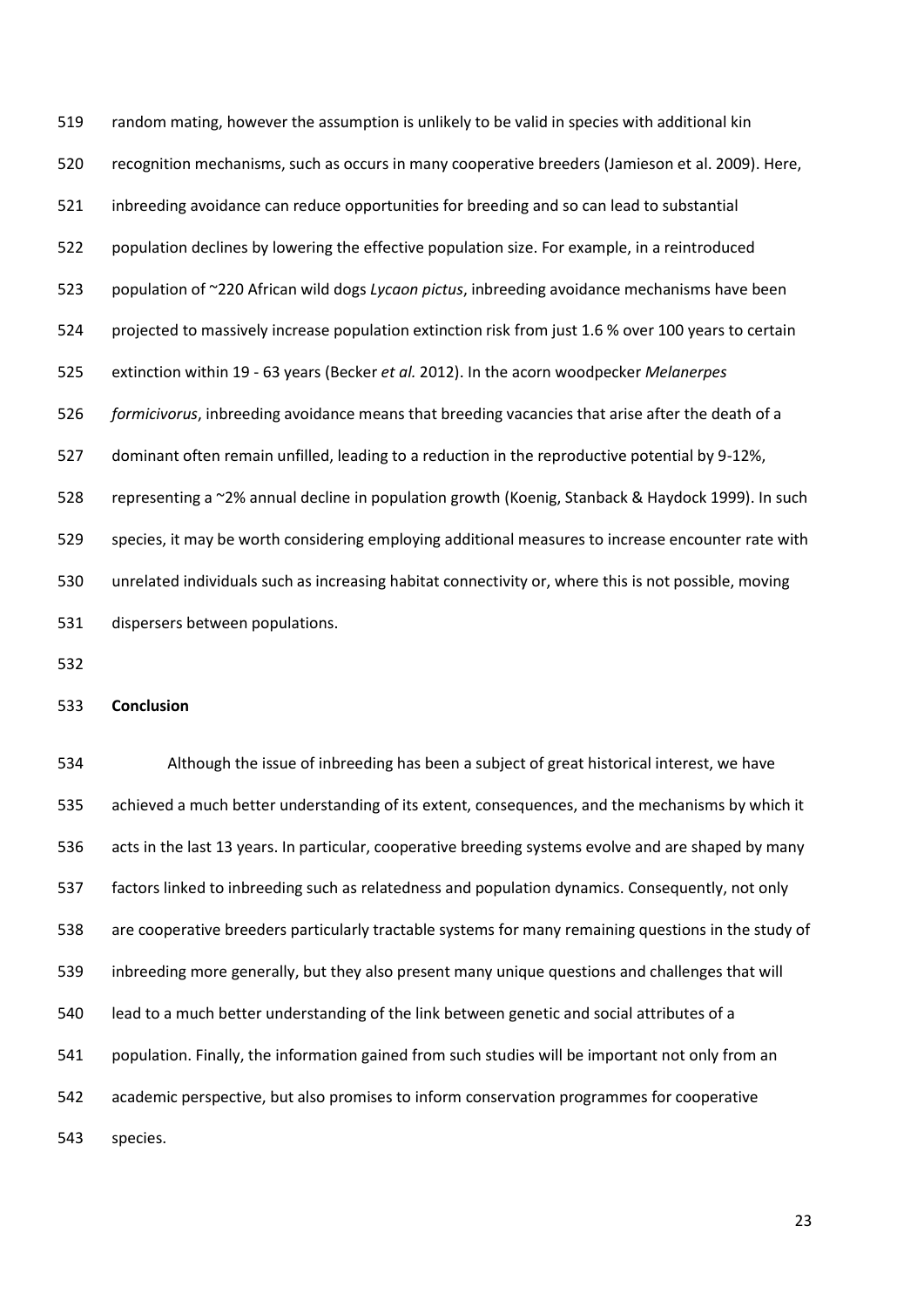## **Box 2. Measuring inbreeding**

**Pedigrees:** A common way to investigate the frequency, distribution and consequences of inbreeding is to use a pedigree. This approach requires accurate parentage assignments, which generally requires genetic parentage analysis, at least to determine paternity. Parentage is usually assigned using a panel of 5-30 microsatellites; short repetitive sequences of DNA that occur throughout the genome. Microsatellites provide an ideal genetic marker for parentage assignment because the laboratory work involved is relatively cost-effective, they provide single locus information, are codominant, are highly variable, and can be amplified from relatively poor-quality DNA allowing non-invasive sampling techniques (Pemberton 2008). Parentage analysis can then be conducted using a variety of computer programmes including Cervus (Marshall *et al.* 1998), Colony (Wang & Santure 2009), and MasterBayes (Hadfield 2009) which is implemented in statistical programme R. Pemberton (2008) and Walling *et al.* (2010) provide further details on these programmes and their respective advantages and disadvantages. Once a pedigree has been constructed, the inbreeding coefficient (*f*) of each individual can be estimated. An *f* of 0.25 indicates close inbreeding while an *f* of 0.125 indicates moderate inbreeding (see Box 1). *f* values can be estimated from pedigrees, even when the pedigree is incomplete (very few pedigrees derived from wild populations have parentage assigned to all individuals (Marshall *et al.* 2002)), but pedigree depth, accuracy and structure must be taken into account when performing downstream analyses (Pemberton 2008).

**Genetic markers:** When it is not possible to generate a pedigree, for example when long-term life-history data is not available, a panel of microsatellites can be used to directly estimate inbreeding. Inbred individuals are expected to be less genetically diverse (heterozygous) than

544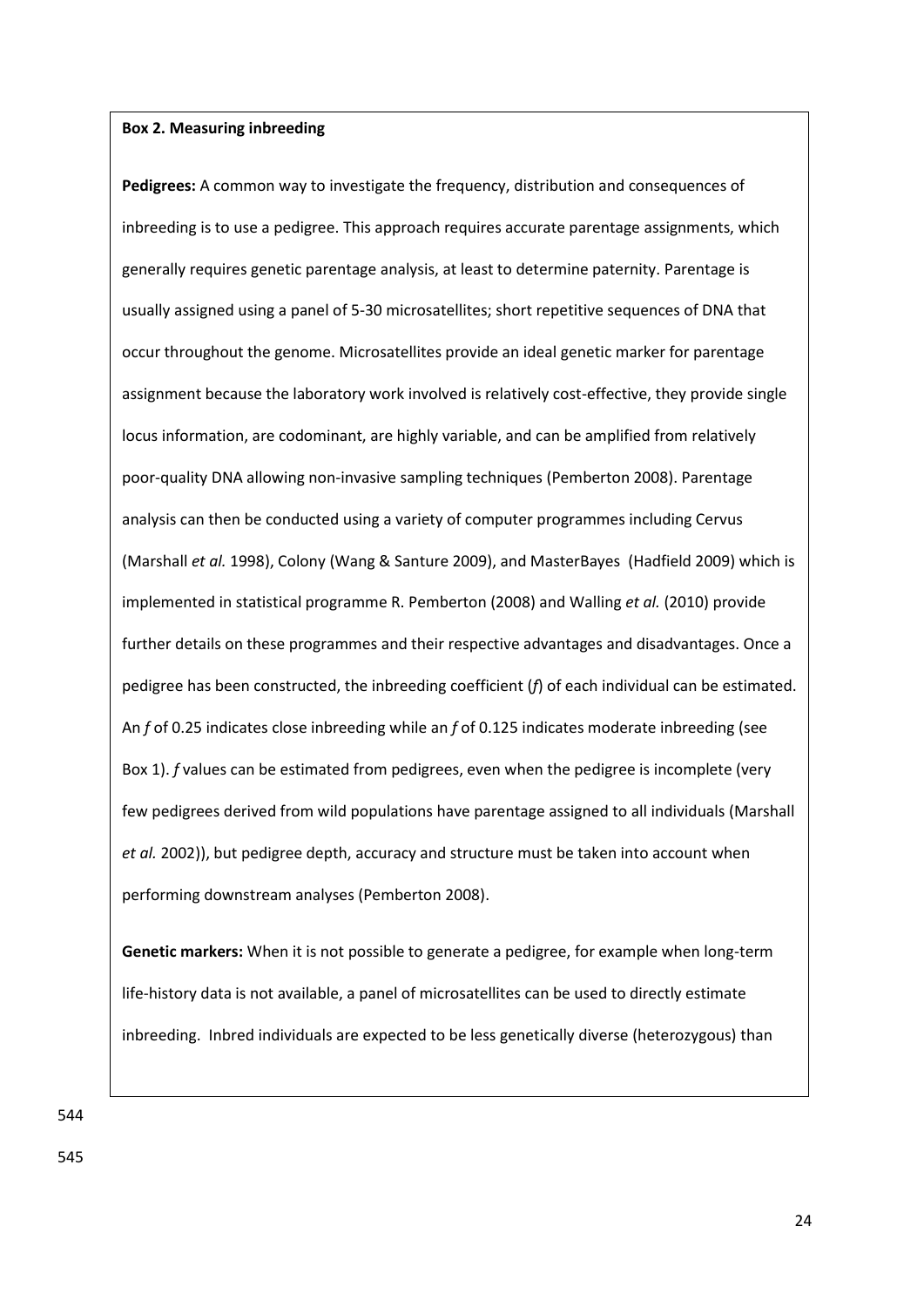Box 2 cont.

outbred individuals so inbreeding depression can be assessed through investigating associations between heterozygosity and fitness-related traits (known as heterozygosity-fitness correlations (HFCs)). The relative ease of this approach has resulted in a large number of studies investigating HFCs, many of which find positive associations (reviewed by Lehmann and Perrin (2003), Pemberton (2008), Chapman *et al.* (2009), Szulkin, Bierne and David (2010)). However, the effectiveness of this approach has been called into question as the correlation between inbreeding coefficient and microsatellite heterozygosity is often low (Balloux, Amos & Coulson 2004, Pemberton 2008, Szulkin et al. 2010). Nevertheless, where inbreeding is relatively common (for example due to disassortative mating between relatives, small population sizes, bottlenecks, admixture or immigration), HFCs may be detectable using microsatellites (Szulkin et al. 2010), especially where a large panel of markers is used (Stoffel *et al.* 2016). Furthermore, where HFCs have been found, there has also been debate about their cause. Although they may be a result of an effect of genome-wide heterozygosity on fitness (known as general effects), they can also result from linkage between a single locus and a fitness trait (known as local effects) (however, small microsatellite datasets are rarely suitable for the detection of local effects, reviewed in Pemberton (2004), Szulkin et al. (2010)).

25 As the ability of genetic markers to detect inbreeding increases with the number of markers used (Hoffman 2014), more recent studies have used genomic data such as large panels of **single nucleotide polymorphisms (SNPs)** to investigate inbreeding (e.g. over 10 000 individual SNPs) (reviewed in (Kardos *et al.* 2016)). With such a large number of markers, heterozygosity correlates well with pedigree inbreeding and the problem of local effects driving HFCs disappears (Heinsohn & Legge 1999, Hoffman *et al.* 2014). Although currently limited by expense, genomic methods have been shown to reveal inbreeding depression in cases where pedigrees have failed to do so, such as in (non-cooperative) deer and sheep (Bérénos *et al.* 2016, Huisman *et al.* 2016). Similar genomic studies in cooperative breeders will provide much greater power in quantifying inbreeding and its effects.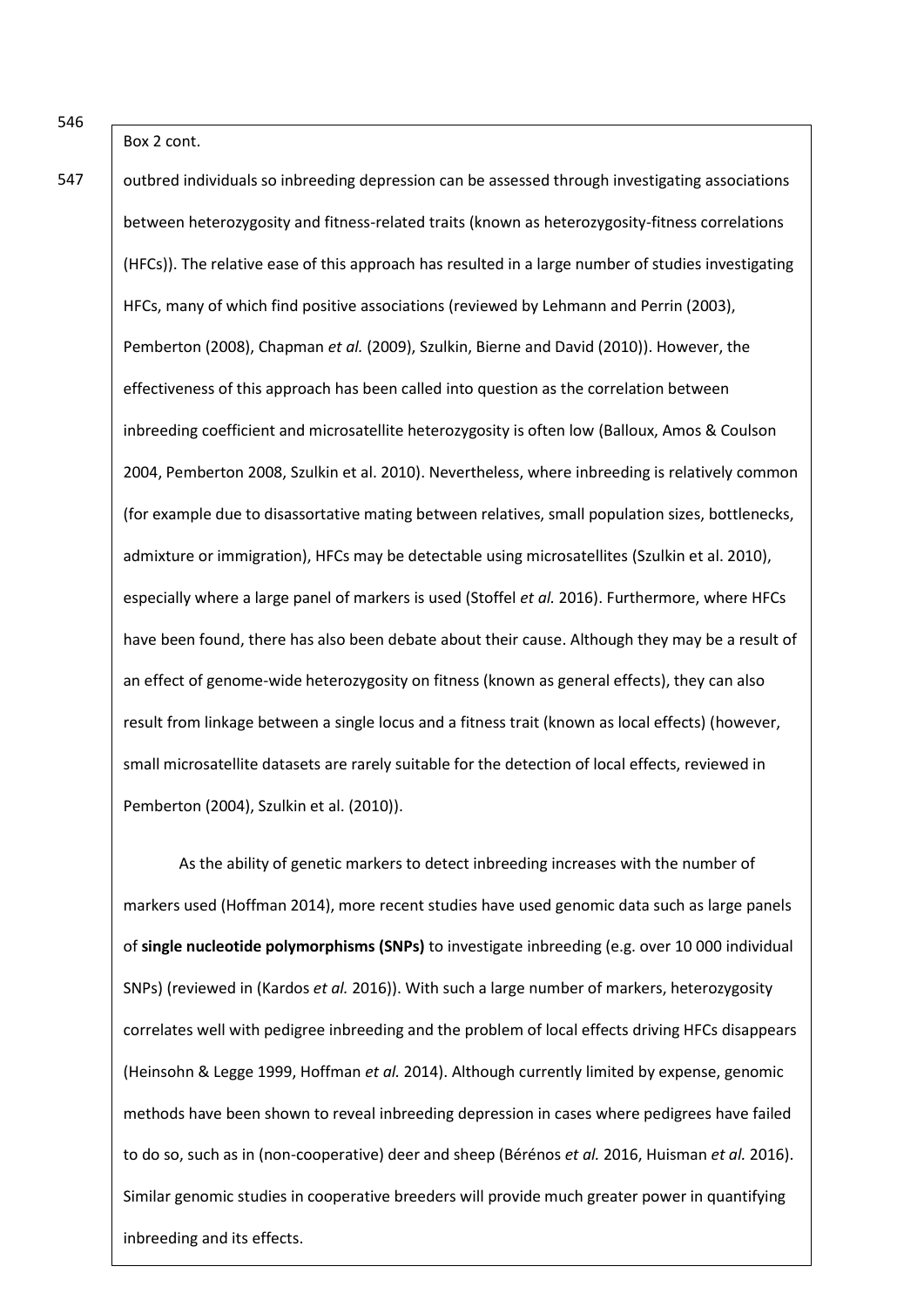Box 2. Cont.

**Measuring population-level inbreeding:** Some studies estimate the level of inbreeding in a population by calculating Wright's F-statistics using a panel of genetic markers (usually microsatellites). Three F-statistics are commonly calculated (1)  $F_{ST}$ : the degree of reduction in heterozygosity of subpopulations due to population subdivision, (2)  $F_{1S}$ : the reduction in heterozygosity of individuals relative to their subpopulation, caused by non-random mating within subpopulations, and (3)  $F_{IT}$ : the reduction in heterozygosity of individuals relative to the entire population. Note that such statistics do not measure individual-level inbreeding and hence caution should be applied when interpreting them and statements such as ' $F_{1S}$  was zero, hence there was no evidence for inbreeding in the population' are misleading (Keller & Waller 2002). Instead, an  $F_{15}$  of zero simply suggests random mating within the subpopulation, and is not equivalent to finding a lack of mating between relatives using a pedigree. Interpreting F-statistics may be particularly challenging for species with complex social and/or mating systems (as many cooperative breeders do). As an example, banded mongoose social groups have significantly negative F<sub>IS</sub> values and F<sub>IT</sub> values close to zero (Nichols *et al.* 2012), which could be interpreted as outbreeding within groups and low levels of inbreeding in the population. However, a pedigree of the same population reveals high levels of inbreeding, with 8% of pups being the product of close inbreeding and 27% of pups being the product of moderate inbreeding (Nichols *et al.* 2014).

548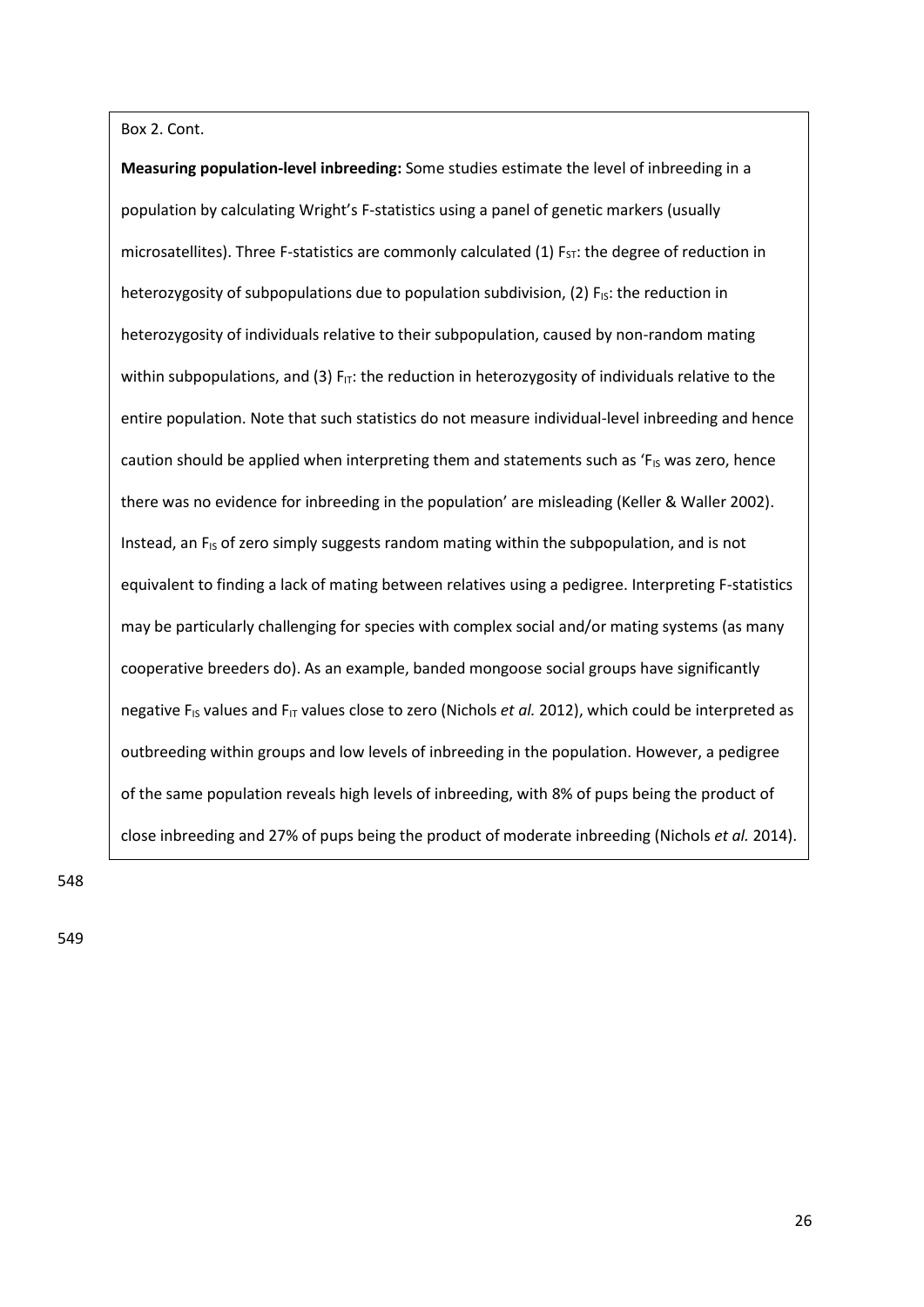## **References**

- Aranzamendi, N. H., M. L. Hall, S. A. Kingma, P. Sunnucks & A. Peters (2016) Incest avoidance, extrapair paternity, and territory quality drive divorce in a year-round territorial bird. *Behavioral Ecology,* **27,** 1808-1819.
- Archie, E. A., J. A. Hollister-Smith, J. H. Poole, P. C. Lee, C. J. Moss, J. E. Maldonado, R. C. Fleischer & S. C. Alberts (2007) Behavioural inbreeding avoidance in wild African elephants. *Molecular Ecology,* **16,** 4138-4148.
- Arct, A., S. M. Drobniak & M. Cichoń (2015) Genetic similarity between mates predicts extrapair paternity—a meta-analysis of bird studies. *Behavioral Ecology,* **26,** 959-968.
- Armbruster, P. & D. Reed (2005) Inbreeding depression in benign and stressful environments. *Heredity,* **95,** 235-242.
- Balloux, F., W. Amos & T. N. Coulson (2004) Does heterozygosity estimate inbreeding in real populations? *Molecular Ecology,* **13,** 3021-3031.
- Bateson, P. (1983) Optimal outbreeding. *Mate choice,* **257,** 277.
- Becker, P. A., P. S. Miller, M. S. Gunther, M. J. Somers, D. E. Wildt & J. E. Maldonado (2012) Inbreeding avoidance influences the viability of reintroduced populations of African wild dogs (Lycaon pictus). *PloS one,* **7,** e37181.
- Bennett, N. C. & C. G. Faulkes (2000) *African mole-rats, ecology and eusociality*. Cambridge, UK: Cambridge University Press.
- Bérénos, C., P. A. Ellis, J. G. Pilkington & J. M. Pemberton (2016) Genomic analysis reveals depression due to both individual and maternal inbreeding in a free-living mammal population. *Molecular Ecology,* **25,** 3152–3168
- Bergmüller, R., R. Schürch & I. M. Hamilton (2010) Evolutionary causes and consequences of consistent individual variation in cooperative behaviour. *Philosophical Transactions of the Royal Society B: Biological Sciences,* **365,** 2751-2764.
- Bishop, J. M., C. O'Ryan & J. U. Jarvis (2007) Social common mole-rats enhance outbreeding via extra-pair mating. *Biology Letters,* **3,** 176-179.
- Blackmore, C. J. & R. Heinsohn (2008) Variable mating strategies and incest avoidance in cooperatively breeding grey-crowned babblers. *Animal Behaviour,* **75,** 63-70.
- Blomqvist, D., M. Andersson, C. Küpper, I. C. Cuthill, J. Kis, R. B. Lanctot, B. K. Sandercock, T. Székely, J. Wallander & B. Kempenaers (2002) Genetic similarity between mates and extra-pair parentage in three species of shorebirds. *Nature,* **419,** 613-615.
- Braude, S. (2000) Dispersal and new colony formation in wild naked mole-rats: evidence against inbreeding as the system of mating. *Behavioral Ecology,* **11,** 7-12.
- Brekke, P., J. Wang, P. M. Bennett, P. Cassey, D. A. Dawson, G. J. Horsburgh & J. G. Ewen (2011) Postcopulatory mechanisms of inbreeding avoidance in the island endemic hihi (Notiomystis cincta). *Behavioral Ecology,* **23,** 278-284.
- Brouwer, L., I. Barr, M. Van De Pol, T. Burke, J. Komdeur & D. S. Richardson (2010) MHC‐dependent survival in a wild population: evidence for hidden genetic benefits gained through extra‐pair fertilizations. *Molecular Ecology,* **19,** 3444-3455.
- Brouwer, L., J. Komdeur & D. S. Richardson (2007) Heterozygosity-fitness correlations in a bottlenecked island species: a case study on the Seychelles warbler. *Molecular Ecology,* **16,** 3134-3144.
- Brouwer, L., M. Van De Pol, E. L. S. Atema & A. Cockburn (2011) Strategic promiscuity helps avoid inbreeding at multiple levels in a cooperative breeder where both sexes are philopatric. *Molecular Ecology,* **20,** 4796-4807.
- Brzeski, K. E., D. R. Rabon, M. J. Chamberlain, L. P. Waits & S. S. Taylor (2014) Inbreeding and inbreeding depression in endangered red wolves (Canis rufus). *Molecular ecology,* **23,** 4241- 4255.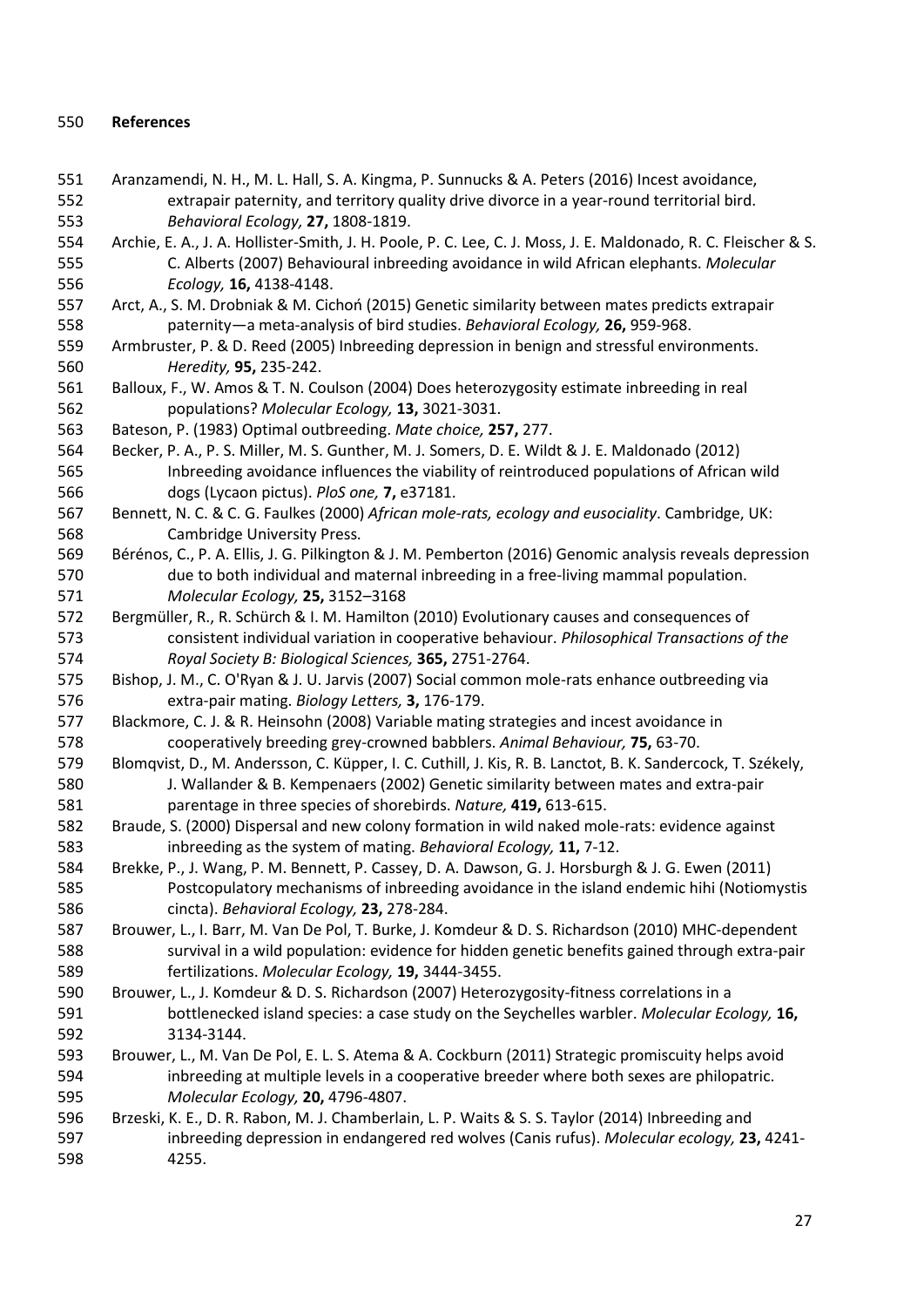- Burland, T. M., N. C. Bennett, J. U. M. Jarvis & C. G. Faulkes (2002) Eusociality in African mole-rats: new insights from patterns of genetic relatedness in the Damaraland mole-rat (Cryptomys damarensis). *Proceedings of the Royal Society of London. Series B, Biological Sciences,* **269,** 1025-1030.
- Cant, M. A., S. J. Hodge, M. B. V. Bell, J. S. Gilchrist & H. J. Nichols (2010) Reproductive control via eviction (but not the threat of eviction) in banded mongooses. *Proceedings of the Royal Society of London. Series B, Biological Sciences,* **277,** 2219-2226.
- Cant, M. A., E. Vitikainen & H. J. Nichols (2013) Demography and Social Evolution of Banded Mongooses. *Advances in the Study of Behavior, Vol 45,* **45,** 407-445.
- Chapman, J., S. Nakagawa, D. Coltman, J. Slate & B. Sheldon (2009) A quantitative review of heterozygosity–fitness correlations in animal populations. *Molecular Ecology,* **18,** 2746-2765.
- Charlesworth, D. & B. Charlesworth (1987) Inbreeding depression and its evolutionary consequences. *Annual review of ecology and systematics***,** 237-268.
- Charlesworth, D. & J. H. Willis (2009) The genetics of inbreeding depression. *Nat Rev Genet,* **10,** 783- 796.
- Ciszek, D. (2000) New colony formation in the "highly inbred" eusocial naked mole-rat: outbreeding is preferred. *Behavioral Ecology,* **11,** 1-6.
- Clutton-Brock, T. H. (1989) Female transfer and inbreeding avoidance in social mammals. *Nature,* **337,** 70-72.
- Clutton-Brock, T. H., P. N. M. Brotherton, M. J. O'Riain, A. S. Griffin, D. Gaynor, R. Kansky, L. L. Sharpe & G. M. McIlrath (2001a) Contributions to cooperative rearing in meerkats. *Animal Behaviour,* **61,** 705-710.
- Clutton-Brock, T. H., P. N. M. Brotherton, A. F. Russell, M. J. O'Riain, D. Gaynor, R. Kansky, A. Griffin, M. Manser, L. Sharpe, G. M. McIlrath, T. Small, A. Moss & S. Monfort (2001b) Cooperation, control and concession in meerkat groups. *Science,* **291,** 478-481.
- Clutton-Brock, T. H., S. J. Hodge, T. P. Flower, G. F. Spong & A. J. Young (2010) Adaptive suppression of subordinate reproduction in cooperative mammals. *The American Naturalist,* **176,** 664- 673.
- Clutton-Brock, T. H. & D. Lukas (2012) The evolution of social philopatry and dispersal in female mammals. *Molecular Ecology,* **21,** 472-492.
- Clutton-Brock, T. H., A. F. Russell, L. L. Sharpe, A. J. Young, Z. Balmforth & G. M. McIlrath (2002) Evolution and development of sex differences in cooperative behavior in meerkats. *Science,* **297,** 253-256.
- Cockburn, A., H. L. Osmond, R. A. Mulder, D. J. Green & M. C. Double (2003) Divorce, dispersal and incest avoidance in the cooperatively breeding superb fairy‐wren Malurus cyaneus. *Journal of Animal Ecology,* **72,** 189-202.
- Cooney, R. & N. C. Bennett (2000) Inbreeding avoidance and reproductive skew in a cooperative mammal. *Proceedings of the Royal Society of London B: Biological Sciences,* **267,** 801-806.
- Cornwallis, C. K., S. A. West, K. E. Davis & A. S. Griffin (2010) Promiscuity and the evolutionary transition to complex societies. *Nature,* **466,** 969-972.
- Craig, J. L. & I. G. Jamieson (1988) Incestuous mating in a communal bird: a family affair. *American Naturalist,* **131,** 58-70.
- Crnokrak, P. & S. C. Barrett (2002) Perspective: purging the genetic load: a review of the experimental evidence. *Evolution,* **56,** 2347-2358.
- Daniels, S. J. & J. R. Walters (2000) Between‐year breeding dispersal in red‐cockaded woodpeckers: multiple causes and estimated cost. *Ecology,* **81,** 2473-2484.
- Darwin, C., (1900) The effects of cross and self fertilisation in the vegetable kingdom. J. Murray, London.
- Dawkins, R. (1979) Twelve misunderstandings of kin selection. *Zeitschrift für Tierpsychologie,* **51,** 184-200.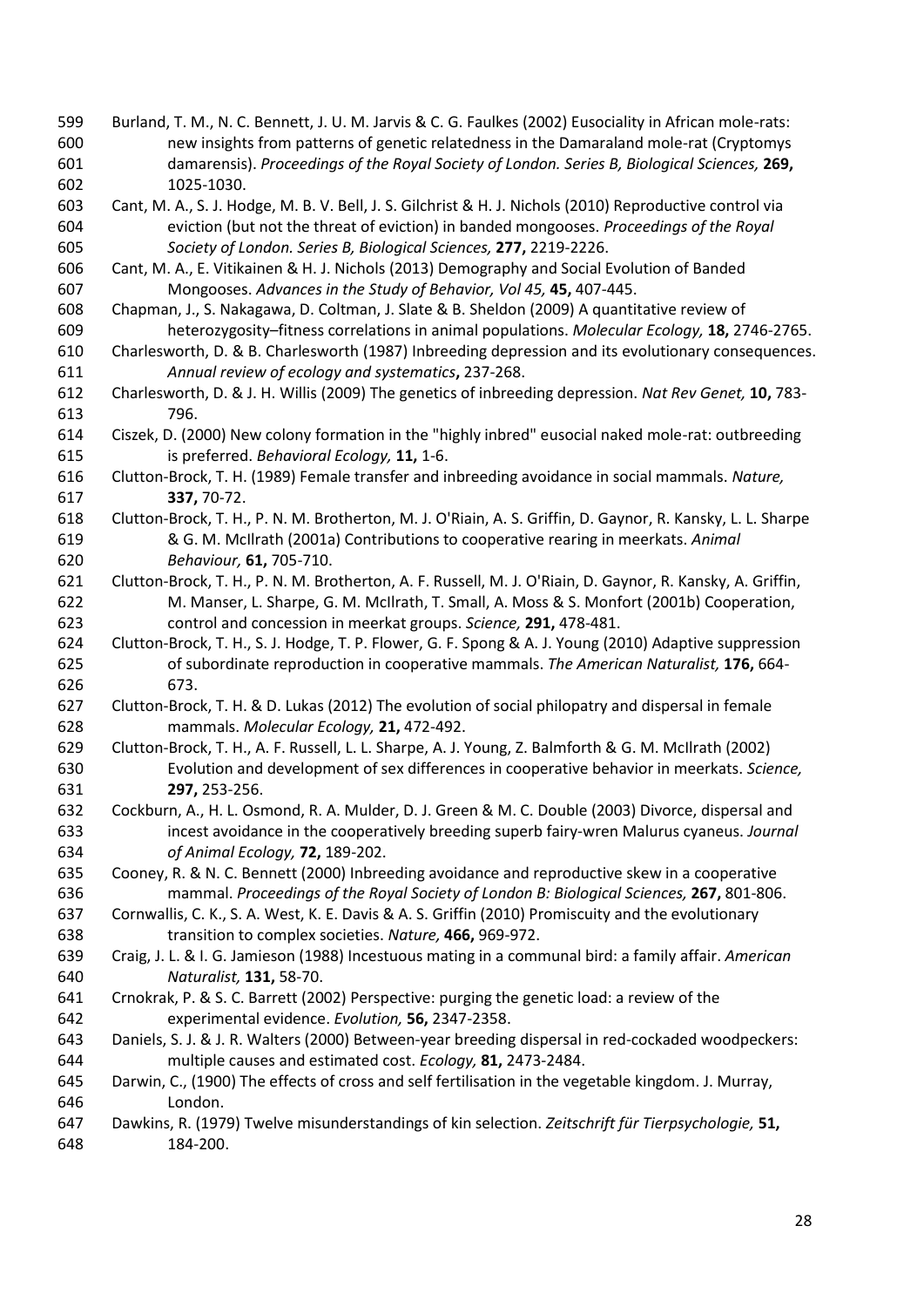- Dickinson, J., Ç. Akçay, E. D. Ferree & C. A. Stern, (2016) Western bluebirds: Lessons from a marginal cooperative breeder. In: *Cooperative Breeding in Vertebrates: Studies of Ecology, Evolution, and Behavior*: 19*.* W. Koenig & J. Dickinson (Eds.).
- Du Plessis, M. A. (1992) Obligate cavity-roosting as a constraint on dispersal of green (red-billed) woodhoopoes: consequences for philopatry and the likelihood of inbreeding. *Oecologia,* **90,** 205-211.
- Edmands, S. (2007) Between a rock and a hard place: evaluating the relative risks of inbreeding and outbreeding for conservation and management. *Molecular Ecology,* **16,** 463-475.
- Emlen, S. T. (1982) The evolution of helping. II. The role of behavioural conflict. *The American Naturalist,* **119,** 40-53.
- English, S., S. Nakagawa & T. Clutton-Brock (2010) Consistent individual differences in cooperative behaviour in meerkats (Suricata suricatta). *Journal of evolutionary biology,* **23,** 1597-1604.
- Ens, B. J., U. N. Safriel & M. P. Harris (1993) Divorce in the long-lived and monogamous oystercatcher, Haematopus ostralegus: incompatibility or choosing the better option? *Animal Behaviour,* **45,** 1199-1217.
- Firman, R. C. & L. W. Simmons (2008) Polyandry facilitates postcopulatory inbreeding avoidance in house mice. *Evolution,* **62,** 603-611.
- Fitzpatrick, J. W. & R. Bowman, (2016) Florida Scrub-Jay: Oversized territories and group defense in a fire-maintained habitat. In: *Cooperative Breeding in Vertebrates: Studies of Ecology, Evolution, and Behavior*: 77*.* W. Koenig & J. Dickinson (Eds.).
- Foerster, K., K. Delhey, A. Johnsen, J. T. Lifjeld & B. Kempenaers (2003) Females increase offspring heterozygosity and fitness through extra-pair matings. *Nature,* **425,** 714-717.
- Forstmeier, W., S. Nakagawa, S. C. Griffith & B. Kempenaers (2014) Female extra-pair mating: adaptation or genetic constraint? *Trends in Ecology & Evolution,* **29,** 456-464.
- Gardner, A. & S. A. West (2010) Greenbeards. *Evolution,* **64,** 25-38.
- Geffen, E., M. Kam, R. Hefner, P. Hersteinsson, A. ANGERBJOeRN, L. Dalen, E. Fuglei, K. Noren, J. R. Adams & J. Vucetich (2011) Kin encounter rate and inbreeding avoidance in canids. *Molecular ecology,* **20,** 5348-5358.
- Gerlach, G. & N. Lysiak (2006) Kin recognition and inbreeding avoidance in zebrafish, Danio rerio, is based on phenotype matching. *Animal Behaviour,* **71,** 1371-1377.
- Griesser, M., P. Halvarsson, S. M. Drobniak & C. Vilà (2015) Fine-scale kin recognition in the absence of social familiarity in the Siberian jay, a monogamous bird species. *Molecular Ecology,* **24,** 5726-5738.
- Griffin, A. S., J. M. Pemberton, P. N. M. Brotherton, G. McIlrath, D. Gaynor, R. Kansky, J. O'Riain & T. H. Clutton-Brock (2003) A genetic analysis of breeding success in the cooperative meerkat (*Suricata suricatta*). *Behavioral Ecology,* **14,** 472-480.
- Griffin, A. S. & S. A. West (2003) Kin discrimination and the benefit of helping in cooperatively breeding vertebrates. *Science,* **302,** 634-636.
- Hadfield, J., (2009) Package 'MasterBayes'.
- Hagemeyer, P., S. Begall, K. Janotova, J. Todrank, G. Heth, P. Jedelsky, H. Burda & P. Stopka (2011) Searching for Major Urinary Proteins (MUPs) as Chemosignals in Urine of Subterranean Rodents. *J Chem Ecol,* **37,** 687-694.
- Hager, R. & C. B. Jones (2009) *Reproductive skew in vertebrates: proximate and ultimate causes.*  Cambridge, UK: Cambridge University Press.
- Hain, T. J. & B. D. Neff (2006) Promiscuity drives self-referent kin recognition. *Current Biology,* **16,** 1807-1811.
- Hamilton, W. D. (1964) The genetical theory of social behaviour I, II. *Journal of Theoretical Biology,* **7,** 1-52.
- Harrison, X. A., J. E. York, D. L. Cram, M. C. Hares & A. J. Young (2013a) Complete reproductive skew within white-browed sparrow weaver groups despite outbreeding opportunities for subordinates of both sexes. *Behavioral Ecology and Sociobiology,* **67,** 1915-1929.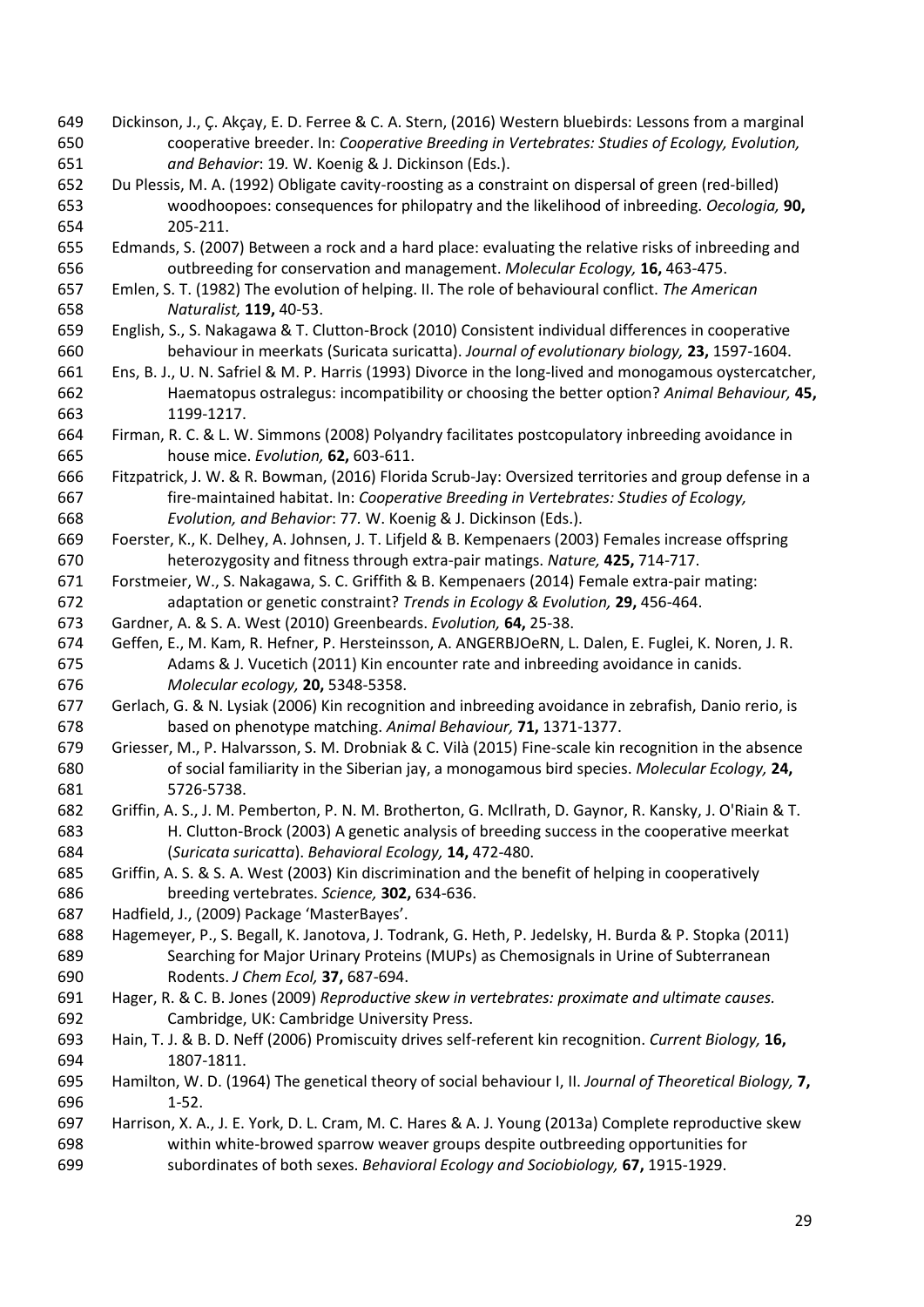Harrison, X. A., J. E. York, D. L. Cram & A. J. Young (2013b) Extra-group mating increases inbreeding risk in a cooperatively breeding bird. *Molecular Ecology,* **22,** 5700-5715. Hatchwell, B. J., (2016) Long-tailed tits: Ecological causes and fitness consequences of redirected helping. In: *Cooperative Breeding in Vertebrates: Studies of Ecology, Evolution, and Behavior*: 39*.* W. Koenig & J. Dickinson (Eds.). Havlicek, J. & S. C. Roberts (2009) MHC-correlated mate choice in humans: a review. *Psychoneuroendocrinology,* **34,** 497-512. Heinsohn, R. & S. Legge (1999) The cost of helping. *Trends in Ecology & Evolution,* **14,** 53-57. Helgason, A., S. Pálsson, D. F. Guðbjartsson, þ. Kristjánsson & K. Stefánsson (2008) An Association Between the Kinship and Fertility of Human Couples. *Science,* **319,** 813-816. Hoffman, J. I., F. Simpson, P. David, J. M. Rijks, T. Kuiken, M. A. Thorne, R. C. Lacy & K. K. Dasmahapatra (2014) High-throughput sequencing reveals inbreeding depression in a natural population. *Proceedings of the National Academy of Sciences,* **111,** 3775-3780. Huisman, J., L. E. Kruuk, P. A. Ellis, T. Clutton-Brock & J. M. Pemberton (2016) Inbreeding depression across the lifespan in a wild mammal population. *Proceedings of the National Academy of Sciences,* **113,** 3585-3590. Ihle, M. & W. Forstmeier (2013) Revisiting the evidence for inbreeding avoidance in zebra finches. *Behavioral Ecology,* **24,** 1356-1362. Ingram, C. M., N. J. Troendle, C. A. Gill, S. Braude & R. L. Honeycutt (2015) Challenging the inbreeding hypothesis in a eusocial mammal: population genetics of the naked mole-rat, Heterocephalus glaber. *Molecular Ecology,* **24,** 4848-4865. Jamieson, I. G., S. S. Taylor, L. N. Tracy, H. Kokko & D. P. Armstrong (2009) Why some species of birds do not avoid inbreeding: insights from New Zealand robins and saddlebacks. *Behavioral Ecology,* **20,** 575-584. Jennions, M. D. & M. Petrie (2000) Why do females mate multiply? A review of the genetic benefits. *Biological Reviews,* **75,** 21-64. Kardos, M., H. R. Taylor, H. Ellegren, G. Luikart & F. W. Allendorf (2016) Genomics advances the study of inbreeding depression in the wild. *Evolutionary Applications,* **9,** 1205-1218. Keane, B., S. R. Creel & P. M. Waser (1996) No evidence of inbreeding avoidance or inbreeding depression in a social carnivore. *Behavioral Ecology,* **7,** 480-489. Keller, L. F. & D. M. Waller (2002) Inbreeding effects in wild populations. *Trends in Ecology and Evolution,* **17,** 230-241. Kingma, S. A., M. L. Hall & A. Peters (2013) Breeding synchronization facilitates extrapair mating for inbreeding avoidance. *Behavioral Ecology,* **24,** 1390-1397. Koenig, W. & J. Dickinson (2004) *Ecology and Evolution of Cooperative Breeding in Birds*. Cambridge, UK: Cambridge University Press. Koenig, W. & J. Dickinson (2016) *Cooperative Breeding in Vertebrates: Studies of Ecology, Evolution, and Behavior*. Cambridge University Press. Koenig, W., M. T. Stanback & J. Haydock (1999) Demographic consequences of incest avoidance in the cooperatively breeding acorn woodpecker. *Animal Behaviour,* **57,** 1287-1293. Koenig, W. D. & J. Haydock, (2004) Incest and incest avoidance. In: *Ecology and Evolution of Cooperative Breeding in Birds.*: 142-156*.* W. Koenig & J. Dickinson (Eds.). Cambridge University Press, Cambridge. Koenig, W. D., J. Haydock & M. T. Stanback (1998) Reproductive roles in the cooperatively breeding acorn woodpecker: incest avoidance versus reproductive competition. *The American Naturalist,* **151,** 243-255. Kokko, H. & I. Ots (2006) When not to avoid inbreeding. *Evolution,* **60,** 467-475. Komdeur, J. & B. Hatchwell (1999) Kin recognition: function and mechanism in avian societies. *Trends in Ecology & Evolution,* **14,** 237-241.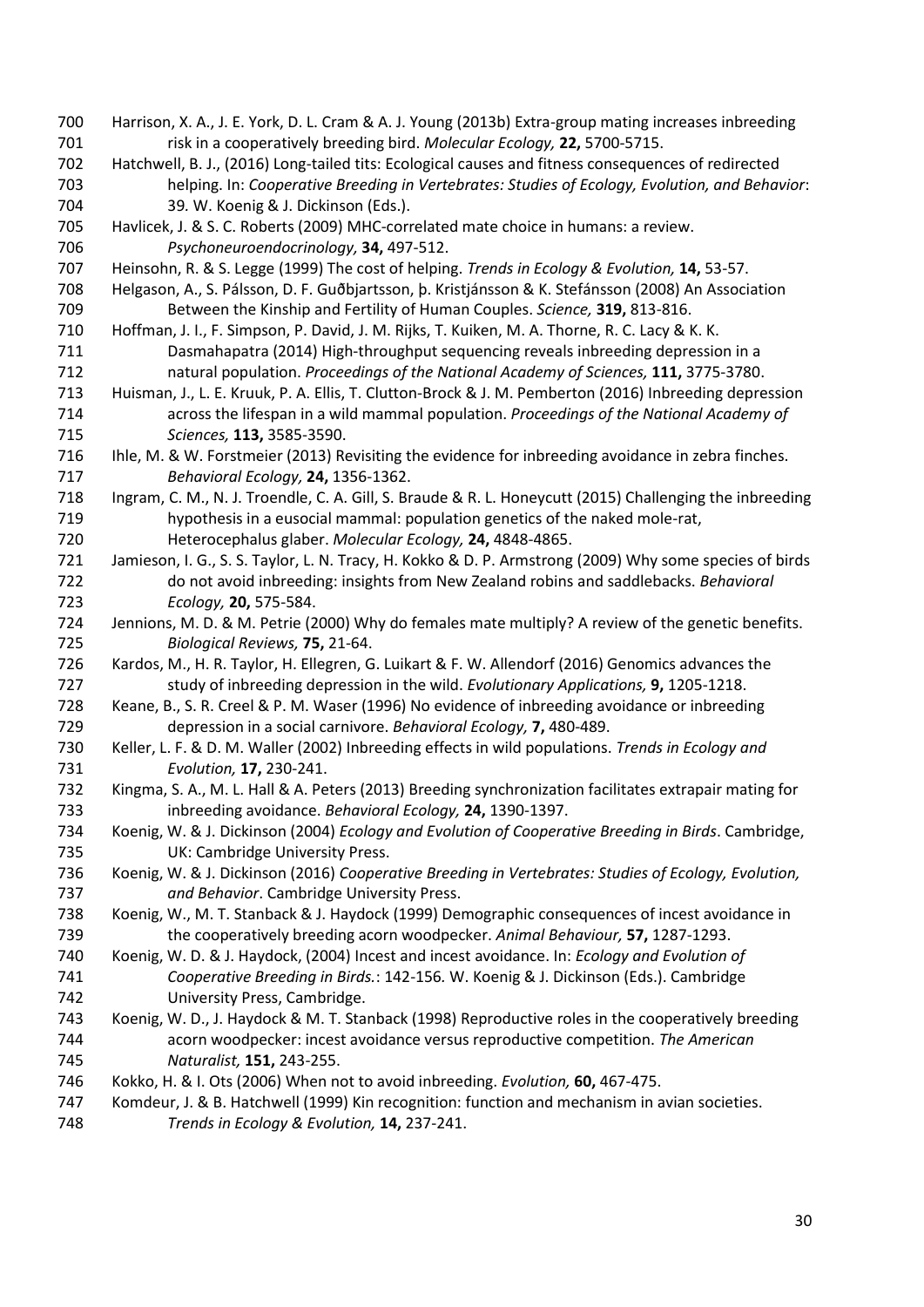- Komdeur, J., D. S. Richardson & T. Burke (2004) Experimental evidence that kin discrimination in the Seychelles warbler is based on association and not on genetic relatedness. *Proceedings of the Royal Society of London, Series B: Biological Sciences,* **271,** 963-969.
- Kuester, J., A. Paul & J. Arnemann (1994) Kinship, familiarity and mating avoidance in Barbary macaques, Macaca sylvanus. *Animal Behaviour,* **48,** 1183-1194.
- Langen, K., J. Schwarzer, H. Kullmann, T. C. Bakker & T. Thünken (2011) Microsatellite support for active inbreeding in a cichlid fish. *PLoS One,* **6,** e24689.
- Le Vin, A., B. Mable & K. Arnold (2010) Kin recognition via phenotype matching in a cooperatively breeding cichlid, Neolamprologus pulcher. *Animal Behaviour,* **79,** 1109-1114.
- Leclaire, S., J. F. Nielsen, N. K. Thavarajah, M. B. Manser & T. H. Clutton-Brock (2013) Odour-based kin discrimination in the cooperatively breeding meerkat. *Biology letters,* **9,** 20121054.
- Lehmann, L. & N. Perrin (2003) Inbreeding Avoidance through Kin Recognition: Choosy Females Boost Male Dispersal. *The American Naturalist,* **162,** 638-652.
- Liberg, O., H. Andrén, H.-C. Pedersen, H. Sand, D. Sejberg, P. Wabakken, M. Åkesson & S. Bensch (2005) Severe inbreeding depression in a wild wolf Canis lupus population. *Biology letters,* **1,** 17-20.
- Lie, H. C., L. W. Simmons & G. Rhodes (2010) Genetic dissimilarity, genetic diversity, and mate preferences in humans. *Evolution and Human Behavior,* **31,** 48-58.
- Lukas, D. & T. H. Clutton-Brock (2012) Cooperative breeding and monogamy in mammalian societies. *Proceedings of the Royal Society of London. Series B, Biological Sciences,* **279,** 2151-2156.
- Lukas, D. & E. Huchard (2014) The evolution of infanticide by males in mammalian societies. *Science,* **346,** 841-844.
- Marshall, T. C., D. W. Coltman, J. M. Pemberton, J. Slate, J. A. Spalton, F. E. Guinness, J. A. Smith, J. G. Pilkinton & T. H. Clutton-Brock (2002) Estimating the prevalence of inbreeding from incomplete pedigrees. *Proceedings of the Royal Society of London. Series B, Biological Sciences,* **269,** 1533-1539.
- Marshall, T. C., J. B. K. E. Slate, L. E. B. Kruuk & J. M. Pemberton (1998) Statistical confidence for likelihood-based paternity inference in natural populations. *Molecular Ecology,* **7,** 639-655.
- Mateo, J. M. (2010) Self-referent phenotype matching and long-term maintenance of kin recognition. *Animal Behaviour,* **80,** 929-935.
- McDonald, P. G. & J. Wright (2011) Bell miner provisioning calls are more similar among relatives and are used by helpers at the nest to bias their effort towards kin. *Proceedings of the Royal Society of London B: Biological Sciences,* **278,** 3403-3411.
- McRae, S. B. (1996) Family values: costs and benefits of communal nesting in the moorhen. *Animal Behaviour,* **52,** 225-245.
- Meagher, S., D. J. Penn & W. K. Potts (2000) Male–male competition magnifies inbreeding depression in wild house mice. *Proceedings of the National Academy of Sciences,* **97,** 3324- 3329.
- Moore, J. & R. Ali (1984) Are dispersal and inbreeding avoidance related? *Animal Behaviour,* **32,** 94- 112.
- Nelson-Flower, M. J., P. A. R. Hockey, C. O'Ryan & A. R. Ridley (2012) Inbreeding avoidance mechanisms: dispersal dynamics in cooperatively breeding southern pied babblers. *Journal of Animal Ecology,* **81,** 876-883.
- Nichols, H. J., M. A. Cant, J. I. Hoffman & J. L. Sanderson (2014) Evidence for frequent incest in a cooperatively breeding mammal. *Biology Letters,* **10**.
- Nichols, H. J., M. A. Cant & J. L. Sanderson (2015) Adjustment of costly extra-group paternity according to inbreeding risk in a cooperative mammal. *Behavioral Ecology,* **26,** 1486-1494.
- Nichols, H. J., N. R. Jordan, G. A. Jamie, M. A. Cant & J. I. Hoffman (2012) Fine-scale spatiotemporal patterns of genetic variation reflect budding dispersal coupled with strong natal philopatry in a cooperatively breeding mammal. *Molecular Ecology,* **21,** 5348-5362.
- Nielsen, J. F., (2013) Evolutionary genetics of meerkats (Suricata suricatta). University of Edinburgh.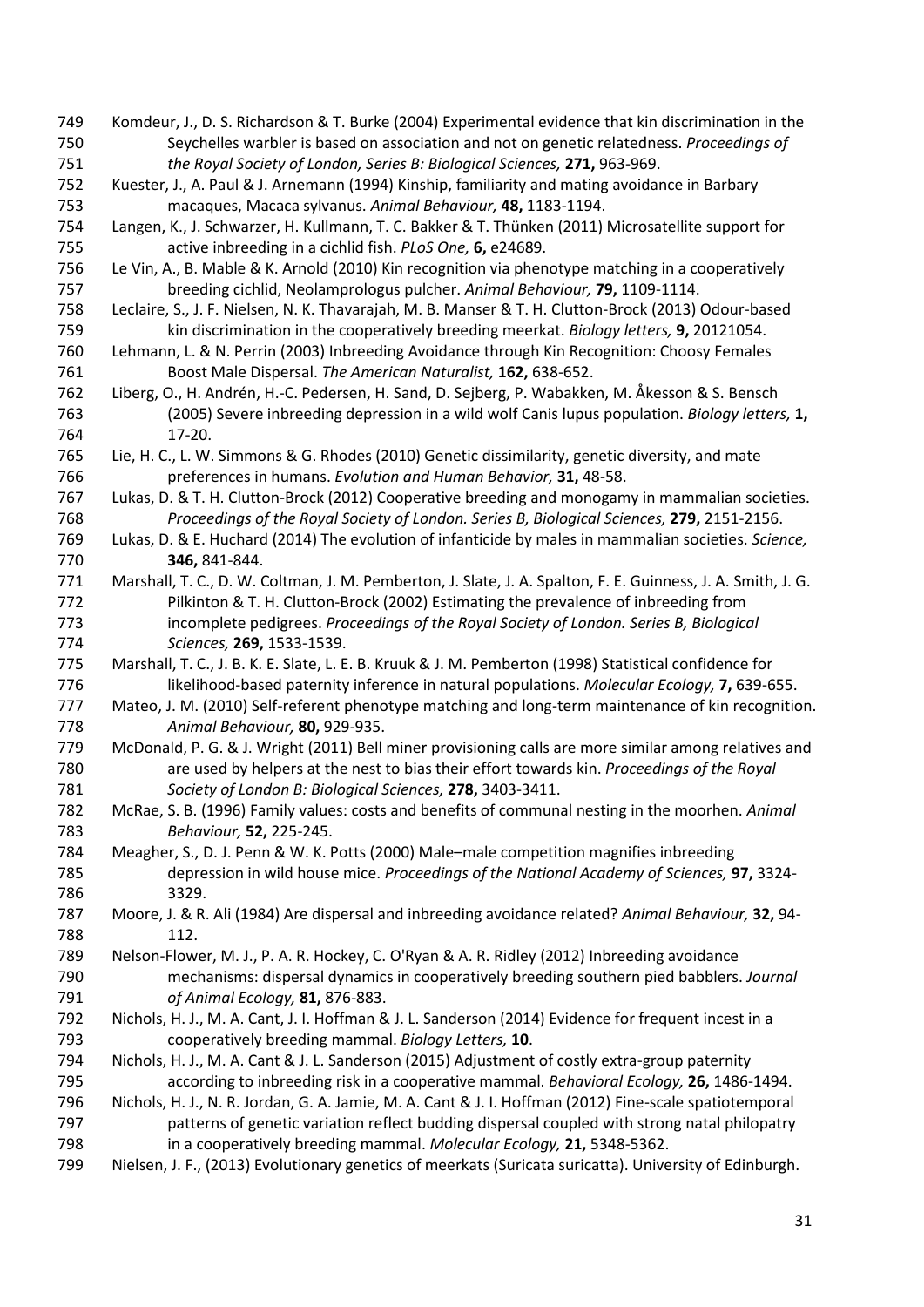- Nielsen, J. F., S. English, W. P. Goodall-Copestake, J. Wang, C. A. Walling, A. Bateman, T. P. Flower, R. 801 L. Sutcliffe, J. Samson, N. K. Thavarajh, L. E. B. Kruuk, T. H. Clutton-Brock & J. M. Pemberton (2012) Inbreeding and inbreeding depression of early life traits in a cooperative mammal. *Molecular Ecology,* **21,** 2788-2804.
- O'Riain, M., N. Bennett, P. Brotherton, G. McIlrath & T. Clutton-Brock (2000) Reproductive suppression and inbreeding avoidance in wild populations of co-operatively breeding meerkats (Suricata suricatta). *Behavioral Ecology and Sociobiology,* **48,** 471-477.
- Pemberton, J. M. (2004) Measuring inbreeding depression in the wild: the old ways are the best. *Trends in Ecology & Evolution,* **19,** 613-615.
- Pemberton, J. M. (2008) Wild pedigrees: the way forward. *Proceedings of the Royal Society of London B: Biological Sciences,* **275,** 613-621.
- Pilakouta, N., S. Jamieson, J. A. Moorad & P. T. Smiseth (2015) Parental care buffers against inbreeding depression in burying beetles. *Proceedings of the National Academy of Sciences,* **112,** 8031-8035.
- Pusey, A. & M. Wolf (1996) Inbreeding avoidance in animals. *Trends in Ecology and Evolution,* **11,** 201-206.
- Puurtinen, M. (2011) Mate choice for optimal (k) inbreeding. *Evolution,* **65,** 1501-1505.
- Ralls, K., J. D. Ballou & A. Templeton (1988) Estimates of lethal equivalents and the cost of inbreeding in mammals. *Conservation biology,* **2,** 185-193.
- Reeve, H. K., D. F. Westneat, W. A. Noon, P. W. Sherman & C. F. Aquadro (1990) DNA "fingerprinting" reveals high levels of inbreeding in colonies of the eusocial naked mole-rat. *Proceedings of the National Academy of Sciences,* **87,** 2496-2500.
- 822 Richardson, D. S., J. Komdeur & T. Burke (2004) Inbreeding in the Seychelles warbler: Environment-dependent maternal effects. *Evolution,* **58,** 2037-2048.
- Riehl, C. & C. A. Stern (2015) How cooperatively breeding birds identify relatives and avoid incest: New insights into dispersal and kin recognition. *BioEssays,* **37,** 1303-1308.
- Ross-Gillespie, A., M. J. O'Riain & L. F. Keller (2007) Viral epizootic reveals inbreeding depression in an habitually inbreeding mammal. *Evolution,* **61,** 2268-2273.
- Russell, A. F., (2004) Mammals: comparisons and contrasts. In: *Ecology and Evolution of Cooperative Breeding in Birds.* W. Koenig & J. Dickinson (Eds.). Cambridge University Press, Cambridge, UK.
- Russell, A. F. & B. J. Hatchwell (2001) Experimental evidence for kin-biased helping in a cooperatively breeding vertebrate. *Proceedings of the Royal Society of London B: Biological Sciences,* **268,** 2169-2174.
- 834 Sanderson, J. L., J. Wang, E. I. Vitikainen, M. A. Cant & H. J. Nichols (2015) Banded mongooses avoid inbreeding when mating with members of the same natal group. *Molecular ecology,* **24,** 3738-3751.
- 837 Sharp, S. P., A. McGowan, M. J. Wood & B. J. Hatchwell (2005) Learned kin recognition cues in a social bird. *Nature,* **434,** 1127-1130.
- Sherborne, A. L., M. D. Thom, S. Paterson, F. Jury, W. E. R. Ollier, P. Stockley, R. J. Beynon & J. L. Hurst (2007) The Genetic Basis of Inbreeding Avoidance in House Mice. *Current Biology,* **17,** 2061-2066.
- Sparkman, A. M., J. R. Adams, T. D. Steury, L. P. Waits & D. L. Murray (2012) Pack social dynamics and inbreeding avoidance in the cooperatively breeding red wolf. *Behavioral Ecology,* **23,** 1186-1194.
- Stoffel, M. A., M. Esser, M. Kardos, E. Humble, H. Nichols, P. David & J. I. Hoffman (2016) inbreedR: An R package for the analysis of inbreeding based on genetic markers. *Methods in Ecology and Evolution,* **7,** 1331–1339.
- 848 Szulkin, M., N. Bierne & P. David (2010) Heterozygosity-fitness correlations: a time for reappraisal. *Evolution,* **64,** 1202-1217.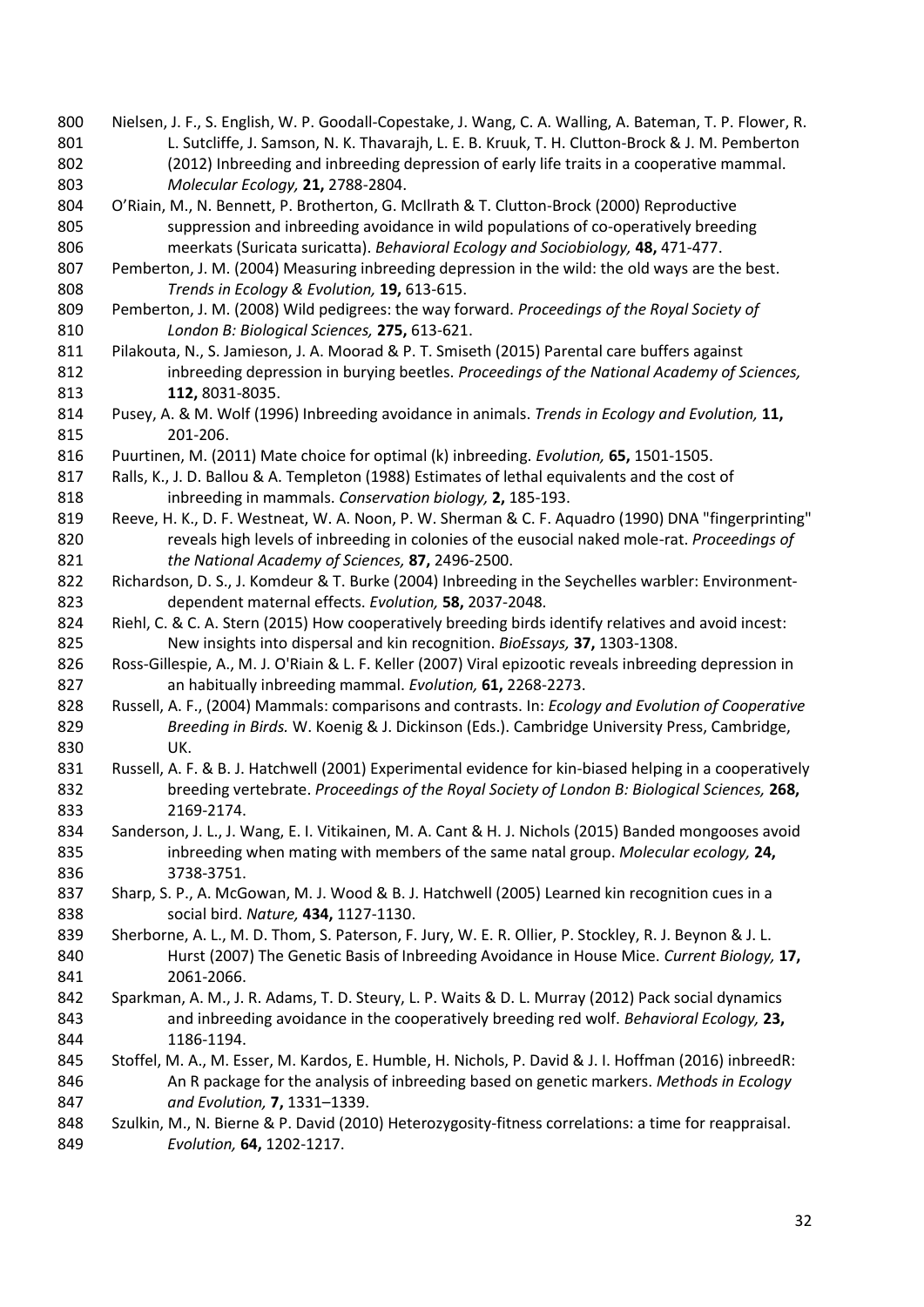- Szulkin, M. & B. C. Sheldon (2008) Dispersal as a means of inbreeding avoidance in a wild bird population. *Proceedings of the Royal Society of London B: Biological Sciences,* **275,** 703-711.
- Szulkin, M., K. V. Stopher, J. M. Pemberton & J. M. Reid (2013) Inbreeding avoidance, tolerance, or preference in animals? *Trends in Ecology and Evolution,* **28,** 205-211.
- Tang-Martinez, Z. (2001) The mechanisms of kin discrimination and the evolution of kin recognition in vertebrates: a critical re-evaluation. *Behavioural Processes,* **53,** 21-40.
- Thunken, T., T. C. M. Bakker, S. A. Baldauf & H. Kullmann (2007) Active inbreeding in a cichlid fish and Its adaptive significance. *Current Biology,* **17,** 225-229.
- Townsend, A. K., A. B. Clark, K. J. McGowan, E. L. Buckles, A. D. Miller & I. J. Lovette (2009) Disease- mediated inbreeding depression in a large, open population of cooperative crows. *Proceedings of the Royal Society of London B: Biological Sciences,* **276,** 2057-2064.
- Tregenza, T. & N. Wedell (2002) Polyandrous females avoid costs of inbreeding. *Nature,* **415,** 71-73.
- van de Crommenacker, J., J. Komdeur & D. S. Richardson (2011) Assessing the cost of helping: the 863 roles of body condition and oxidative balance in the Seychelles warbler (Acrocephalus sechellensis). *PLoS One,* **6,** e26423.
- Varian-Ramos, C. W. & M. S. Webster (2012) Extrapair copulations reduce inbreeding for female red-backed fairy-wrens, Malurus melanocephalus. *Animal Behaviour,* **83,** 857-864.
- Walling, C. A., J. M. Pemberton, J. D. Hadfield & L. E. B. Kruuk (2010) Comparing parentage inference software: reanalysis of a red deer pedigree. *Molecular Ecology,* **19,** 1914-1928.
- 869 Wang, C. & X. Lu (2011) Female ground tits prefer relatives as extra-pair partners: driven by kin-selection? *Molecular Ecology,* **20,** 2851-2863.
- Wang, J. & A. W. Santure (2009) Parentage and sibship inference from multilocus genotype data under polygamy. *Genetics,* **181,** 1579-1594.
- Waser, P. M., S. N. Austad & B. Keane (1986) When Should Animals Tolerate Inbreeding? *The American Naturalist,* **128,** 529-537.
- Weisfeld, G. E., T. Czilli, K. A. Phillips, J. A. Gall & C. M. Lichtman (2003) Possible olfaction-based mechanisms in human kin recognition and inbreeding avoidance. *Journal of Experimental Child Psychology,* **85,** 279-295.
- Wright, J., P. G. McDonald, L. te Marvelde, A. J. Kazem & C. M. Bishop (2009) Helping effort increases with relatedness in bell miners, but 'unrelated'helpers of both sexes still provide substantial care. *Proceedings of the Royal Society of London B: Biological Sciences***,** rspb20091360.
- Zack, S. (1990) Coupling delayed breeding with short-distance dispersal in cooperatively breeding birds. *Ethology,* **86,** 265-286.